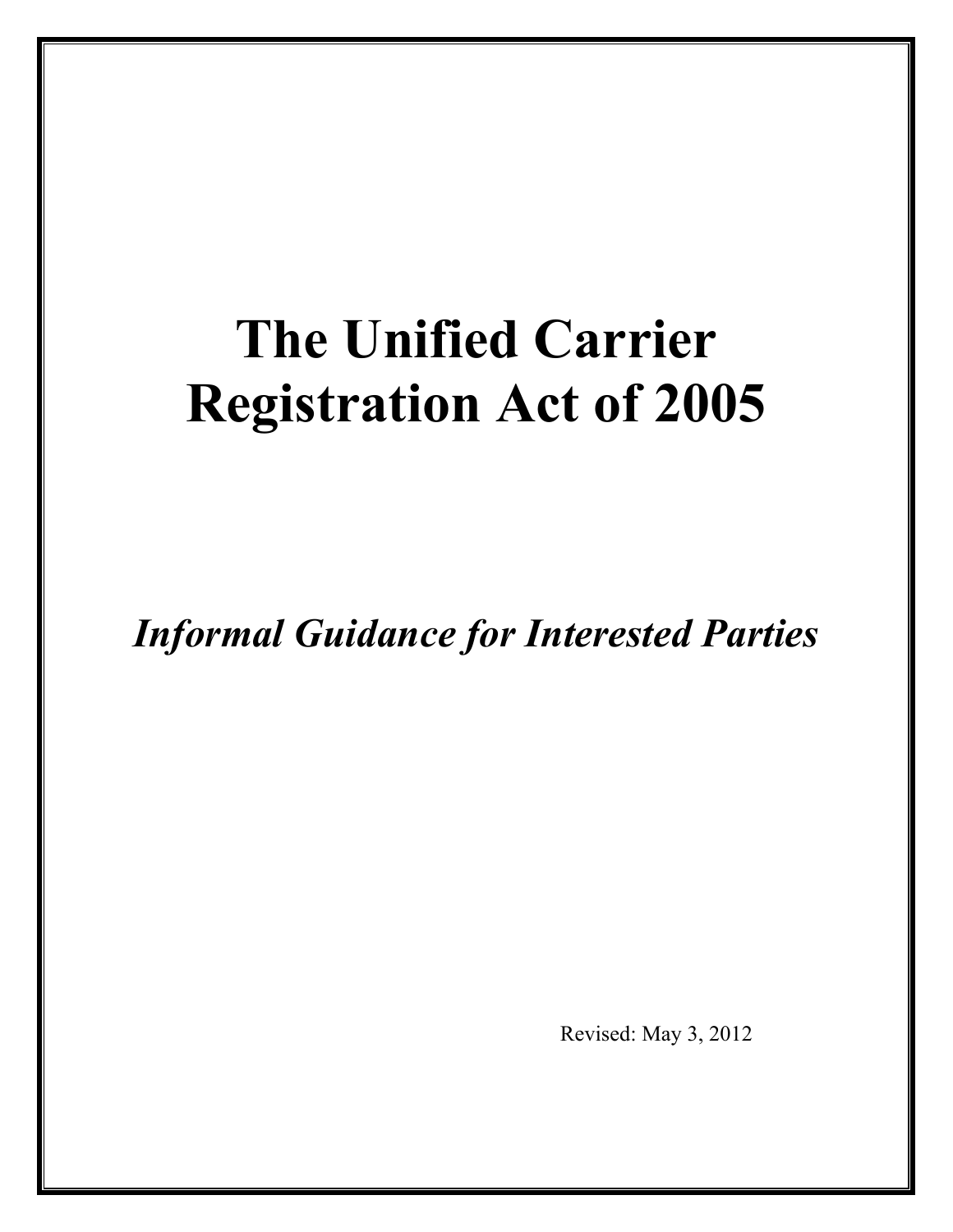## Table of Contents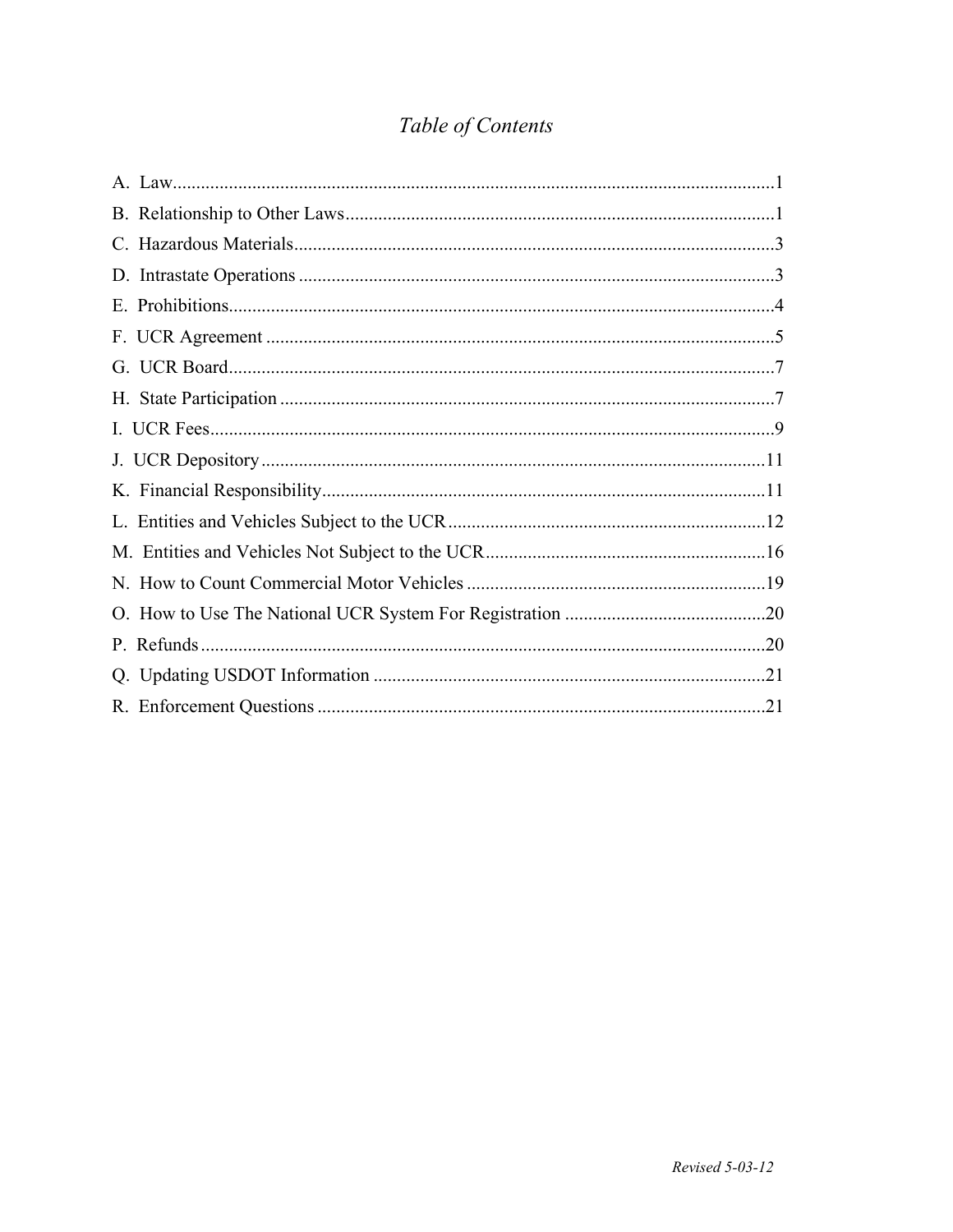<span id="page-2-0"></span>Disclaimer: The answers provided here are based on the informal interpretation of the Unified Carrier Registration Act of 2005 ("UCR Act") by the Unified Carrier Registration Plan Board of Directors ("UCR Board") and are subject to further interpretation by the UCR Board. The answers given here do not limit or restrict future UCR Board interpretations or the UCR Board's implementation of the UCR Act or the Unified Carrier Registration Agreement ("UCR Agreement").

#### <span id="page-2-1"></span>**A. Law**

#### *1. What is the law that governs the UCR Agreement?*

The UCR Agreement is found in 49 United States Code (USC) section 14504a (hereinafter referred to as section 14504a or § 14504a).

The UCR Agreement is established by federal law in the UCR Act, which is part of the federal highway reauthorization bill known as the Safe, Accountable, Flexible, Efficient Transportation Equity Act, A Legacy for Users ("SAFETEA-LU"), Public Law 109-59, enacted August 10, 2005. The UCR Act is sections 4301 through 4308 of SAFETEA-LU. In particular, the structure of the UCR Agreement is set forth in section 4305 of the UCR Act, which enacts §14504a as a new section in 49 USC.

The UCR Agreement has been amended under Section 301 of the SAFETEA-LU Technical Corrections Act of 2008, Public Law 110-244, enacted June 6, 2008, and in the Rail Safety Improvement Act of 2008, Public Law 110-432, enacted October 16, 2008.

#### <span id="page-2-2"></span>**B. Relationship to Other Laws**

*1. What is the relationship between the Unified Carrier Registration System ("UCRS") established under section 4304 of the UCR Act and the UCR Agreement?* 

Despite their similar names, UCRS and UCR Agreement have little to do with one another, and the timetables for their implementation are not dependent upon one another. In addition to creation of the UCR Agreement, the UCR Act addresses the consolidation of a number of the currently separate motor carrier databases maintained by the Federal Motor Carrier Safety Administration ("FMCSA") into a single on-line system to be known as the UCRS. *See the following flowchart.* The UCRS is a federal computer system of motor carrier data, which under the UCR Act was to be established during 2006 but will in fact require more time to complete. The UCR Agreement is a base-state system administered by federal and state governments and by the motor carrier industry for the collection of fees levied on motor carriers and related entities. It is anticipated by some that future State enforcement of the UCR Agreement may be accomplished by accessing carrier data stored in the UCRS, but the mechanism for doing this is not yet established, and its precise nature remains unclear at this time.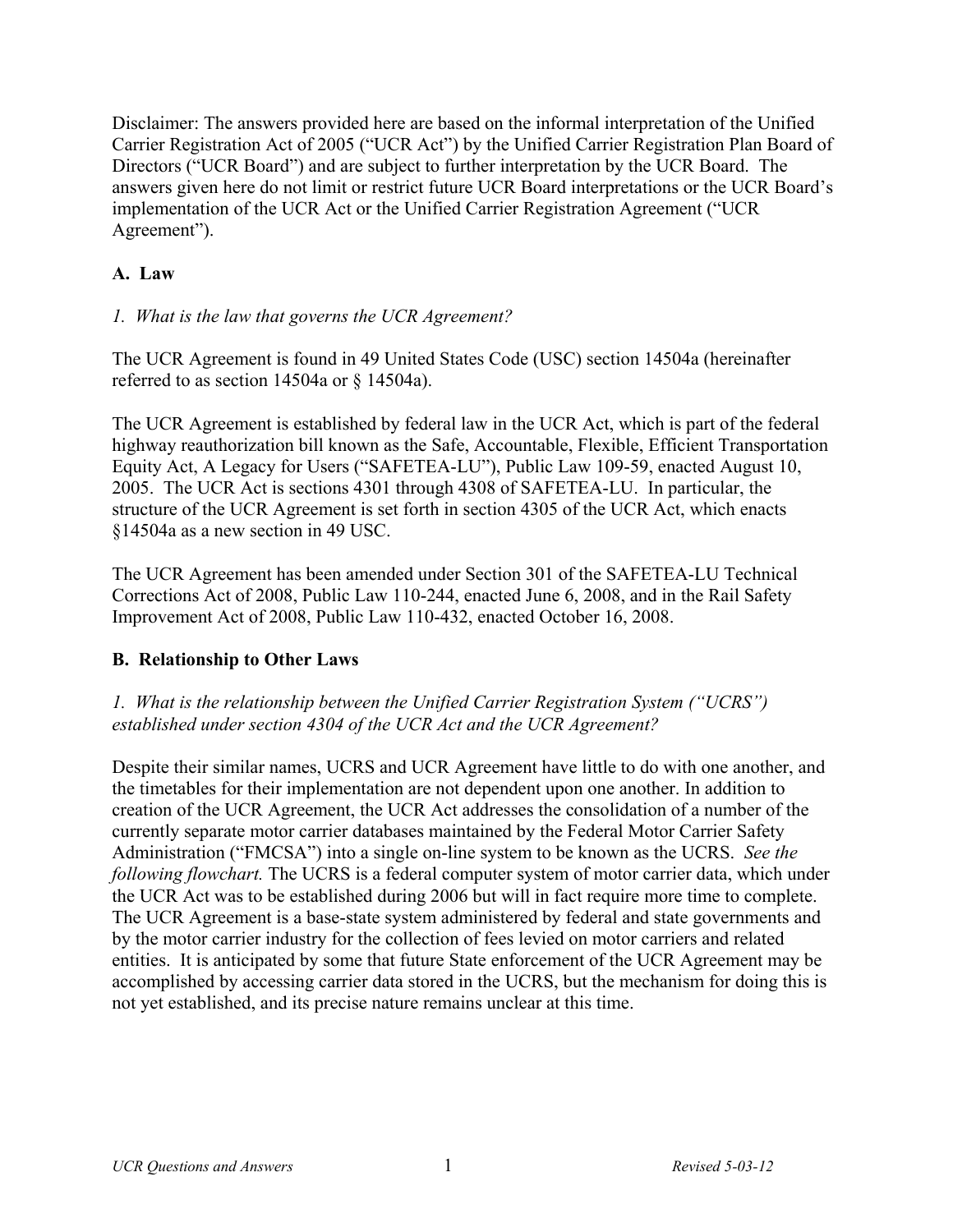

## **Unified Carrier Registration Act of 2005**

*2. What is the relationship between the Unified Carrier Registration Plan ("UCR Plan") and the UCR Agreement?* 

The UCR Plan is the organization of State, Federal and industry representatives responsible for developing, implementing and administering the UCR Agreement. The UCR Agreement is the interstate agreement, developed under the UCR Plan, governing the collection and distribution of registration information and fees generated under the UCR Agreement ("UCR fees").

#### *3. Is there any relationship between the fees under the UCRS and the UCR fees?*

No. Section 4304 of the UCR Act imposes certain fees with respect to the UCRS (for example, on motor carriers first applying for federal authority and on some third parties accessing data in the system). Their only purpose is to provide funds to maintain the UCRS. These fees are collected by FMCSA and are federal monies; they have nothing at all to do with the UCR fees.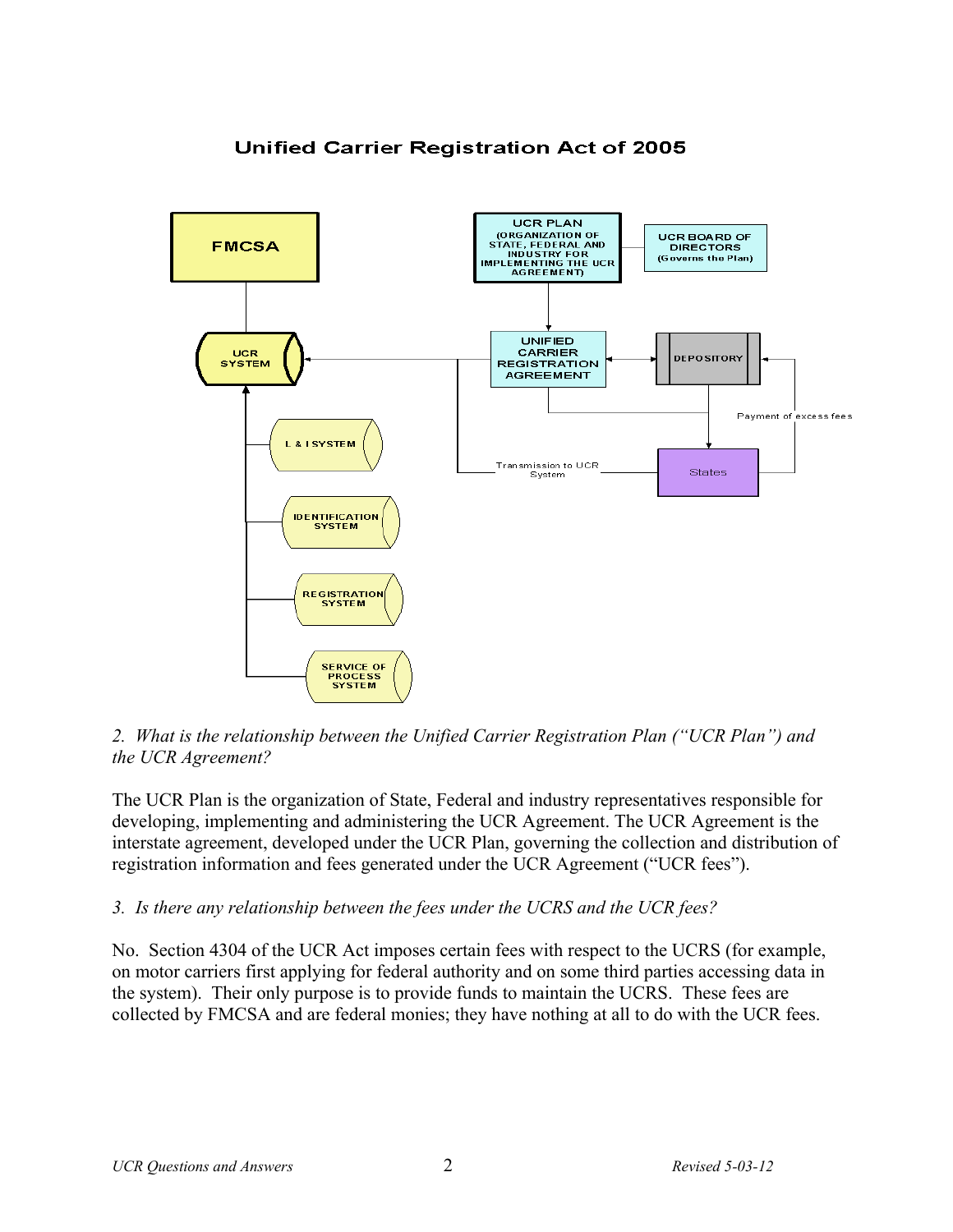#### <span id="page-4-0"></span>*4. What is the relationship between the UCR Agreement and the Single State Registration System (SSRS)?*

Under the UCR Act, the SSRS is repealed as of January 1, 2007, and States may no longer collect SSRS fees. The UCR Agreement was intended by Congress to replace revenues the States have derived from SSRS and certain other programs, and to provide the sole means for any State to recoup these monies. Included in the UCR Agreement are many businesses that were not subject to the old SSRS – motor private carriers of property, exempt carriers, regulated carriers that did not travel into SSRS states, brokers, freight forwarders and leasing companies.

#### *5. What is the "transition termination date" mentioned in section 4303(c) of the UCR Act?*

The UCR Act deals with a number of subjects in addition to the UCR Agreement. Among these is the final repeal of a remnant of federal economic regulation of motor carriers, that is, the distinction between interstate common and contract carriers. Section 4303 eliminated this distinction on January 1, 2007. This provision has nothing at all to do with the UCR Agreement.

#### <span id="page-4-1"></span>**C. Hazardous Materials**

*1. Does § 14504a or the UCR Agreement affect a State's annual registration of interstate and intrastate hazardous materials carriers or hazardous waste carriers?* 

No. As long as the hazardous materials or hazardous waste annual registration applies to all motor carriers and motor private carriers of property, whether interstate or intrastate, it is not considered an "unreasonable burden upon interstate commerce" under § 14504a(c) because it applies whether or not the carrier is subject to jurisdiction under subchapter I of chapter 135, 49 USC. Likewise, States that are part of the Alliance for Uniform Hazmat Transportation Procedures could continue to require annual renewals and fees.

Note: Section 14504a simply does not deal with hazardous materials carriers or hazardous waste carriers. Interpretations in this document are not intended to mean that hazardous materials carriers or hazardous waste carriers are included in the UCR Agreement.

#### <span id="page-4-2"></span>**D. Intrastate Operations**

*1. Does § 14504a prohibit States from regulating motor carriers that operate only in intrastate transportation?* 

No, § 14504a does not affect a State's regulation of intrastate only carriers that do not handle interstate freight or provide interstate transportation.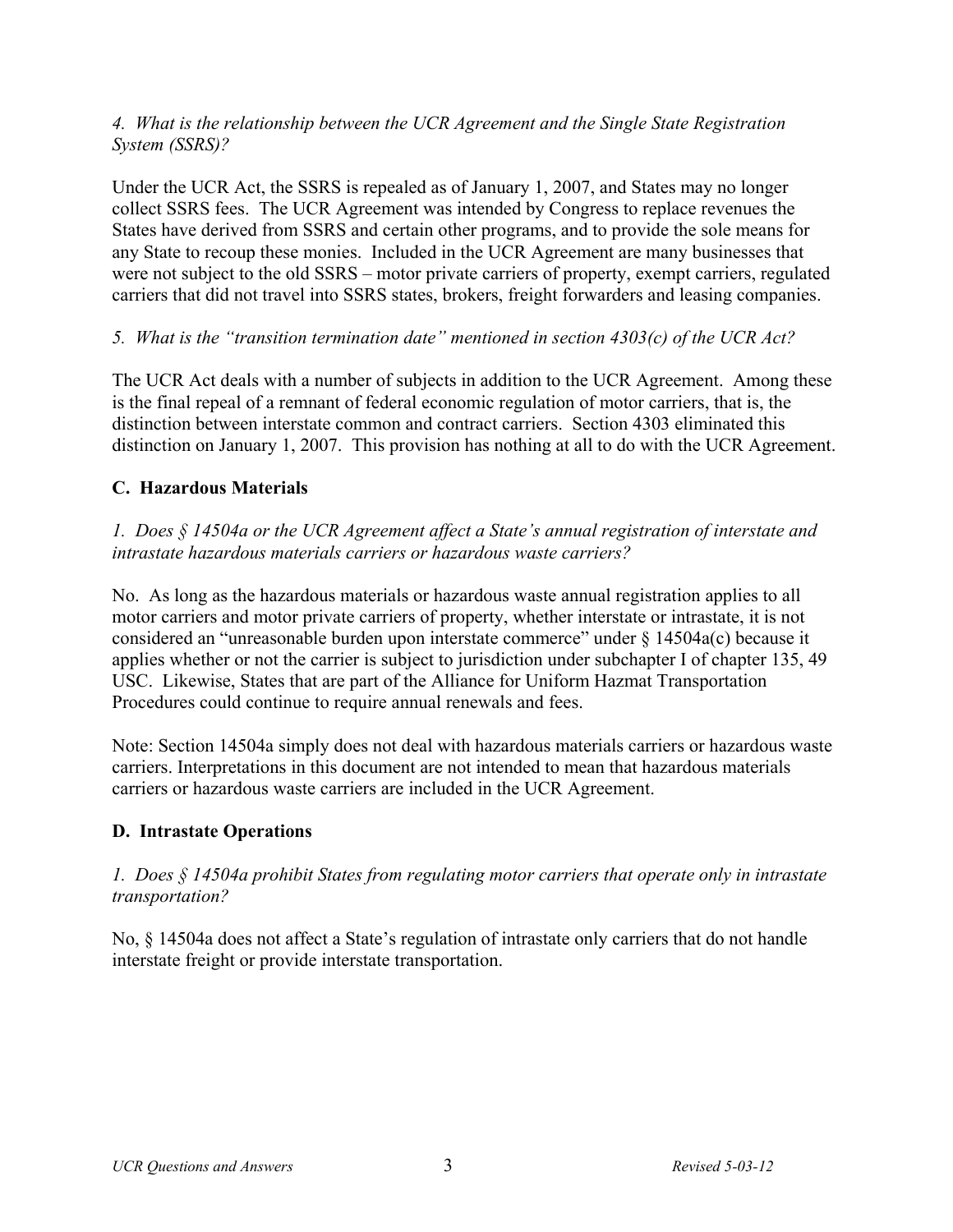#### <span id="page-5-0"></span>*2. Under § 14504a, with regard to intrastate operations by an interstate carrier, what is a State prohibited from doing and what is a State allowed to do?*

Section 14504a draws a distinction between the requirements (including the requirement to pay a fee) a State may impose on an interstate carrier when it *initially* applies for intrastate operating authority, and those requirements that pertain to the *renewal* of the intrastate authority by an interstate carrier.

A State shall not:

- Require an interstate motor carrier, or motor private carrier of property, to *renew* or charge a fee to renew its intrastate authority or insurance filings or any other filings required of an intrastate carrier, except with respect to intrastate operations whose regulation has not been federally preempted (transportation of hazardous materials, hazardous waste, and household goods; authorization and rates for nonconsensual towing; and non-charter bus operations).
- Recoup revenues under the UCR Agreement for which it collects a fee for the *initial* application.

A State may:

- Require an interstate carrier to complete the application requirements, including the fees and proof of insurance coverage, for an *initial* application for intrastate operating authority.
- Require an interstate carrier to complete the application requirements, including the fees, for the annual *renewal* of an intrastate operating authority to transport hazardous materials, hazardous waste, and household good; provide non-consensual tows; and conduct non-charter bus operations.
- Recoup under the UCR Agreement the revenues it loses, based on calendar year 2004 revenues, from the discontinuance of an intrastate authority *renewal* program.

#### *3. Are a State's other fees and taxes affected by these provisions?*

No. A State's other fees and taxes on motor carriers are not affected. In particular, the law contains a provision that specifically states that these federal provisions do not affect the rate of a fuel use tax a State may impose or the rate of its vehicle registration fees.

#### <span id="page-5-1"></span>**E. Prohibitions**

#### *1. Section 14504a(c) prohibits States from doing certain things and imposing certain fees on interstate carriers. What are these?*

In addition to the prohibitions noted in the answer to question D2,  $\S$  14504a(c) prohibits a State from requiring an interstate motor carrier, or motor private carrier of property, to register with it the carrier's interstate operations, to file information concerning the carrier's federally required insurance, to file the name of the carrier's federally required agent for service of process, and to pay any fee or tax from which a carrier engaged exclusively in intrastate operations is exempt.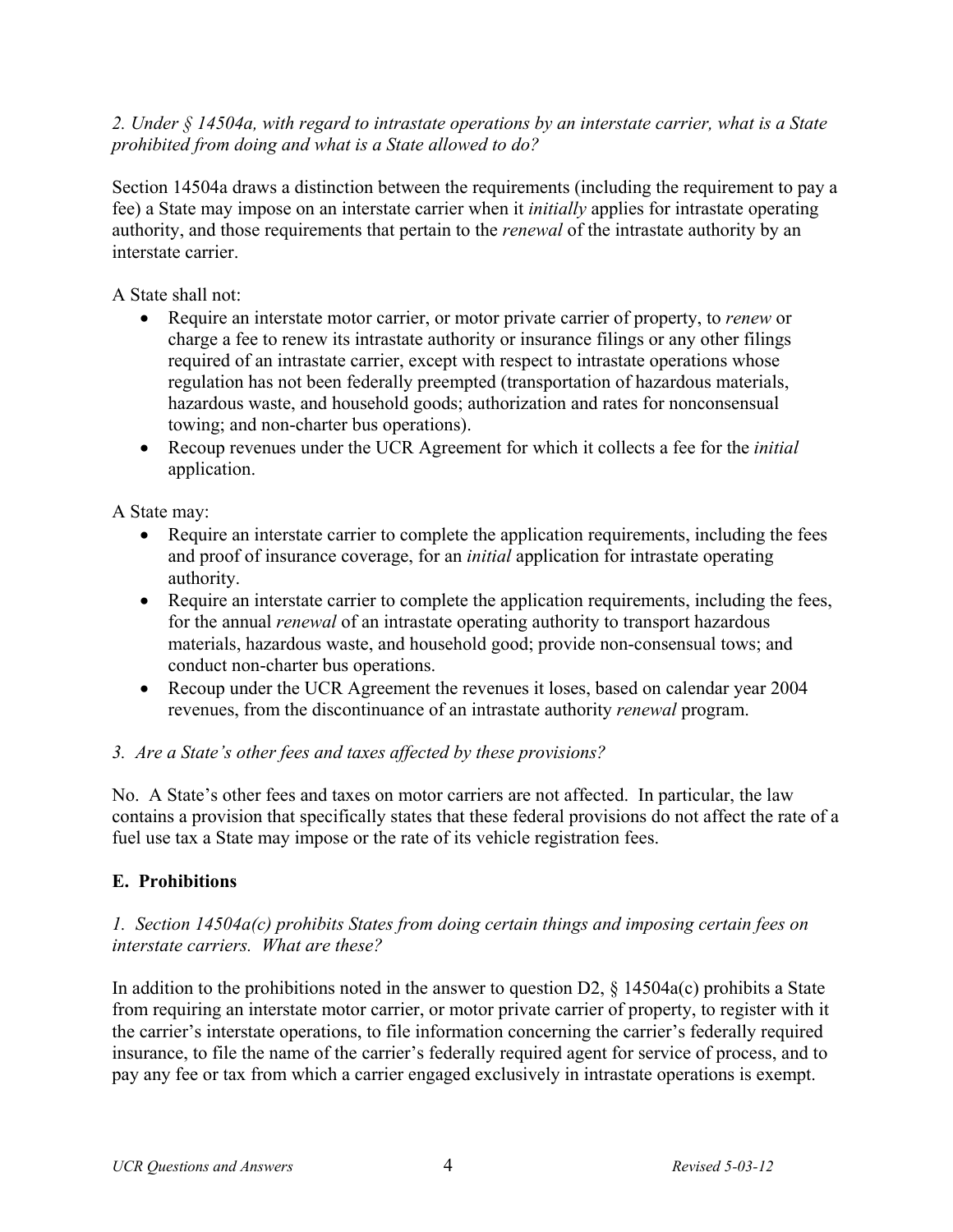<span id="page-6-0"></span>*2. Except under the UCR Agreement, can States require registration and/or collect fees from interstate for-hire motor carriers transporting property or passengers or interstate motor private carriers transporting property, for the carriers' interstate operations?*

No. Under Section 14504a, States will not be able to register or collect fees from interstate exempt carriers and interstate motor private carriers of property except under the UCR Agreement. Whether or not a State elects to participate in the UCR Agreement, it may not engage in any of the activities prohibited by the UCR Act.

*3. If an interstate motor carrier's interstate authority is revoked, is the motor carrier then subject to interstate registration by a State?*

No, the motor carrier is still subject to the UCR Agreement. Enforcement of operations under a revoked interstate authority is not part of the UCR Agreement.

*4. Will there be a credential for UCR registrants under the UCR Agreement?* 

No. There is no UCR Agreement credential requirement. 49 USC § 14506 includes a general prohibition against State requirements on interstate motor carriers, motor private carriers of property, freight forwarders, or leasing companies to display any credentials in or on a commercial motor vehicle. Although there are a number of exceptions to this general prohibition, none apply to the UCR Agreement.

## *5. Will I need to carry a credential in the truck?*

No. You are not required to carry any proof of compliance in the vehicle. You can carry the receipt for payment of the fees if you choose.

*6. May motor carriers and motor private carriers that are exempted from UCR fees, be subject to the regulations of the State in which operations are being conducted?*

Yes.

## <span id="page-6-1"></span>**F. UCR Agreement**

## *1. What will be included in the UCR Agreement, and who will put it together?*

Section 14504a provides much of the framework for the UCR Agreement, and the rules under which the UCR fees will be collected and administered. To the extent that § 14504a fails to supply what is necessary in this regard, it gives authority to the UCR Board to set such rules and procedures with respect to (at least) what information an entity subject to the UCR fees will need to submit to its Base State every year, the procedures by which an entity can change its Base State, how information will be transmitted from a Base State to the UCRS, transmission of UCR fees from a Base State to the UCR depository, and how the UCR Agreement may be amended.

*2. With regard to an unreasonable burden, does the transportation or service referred to in the phrase "motor carrier or motor private carrier providing transportation or service subject to*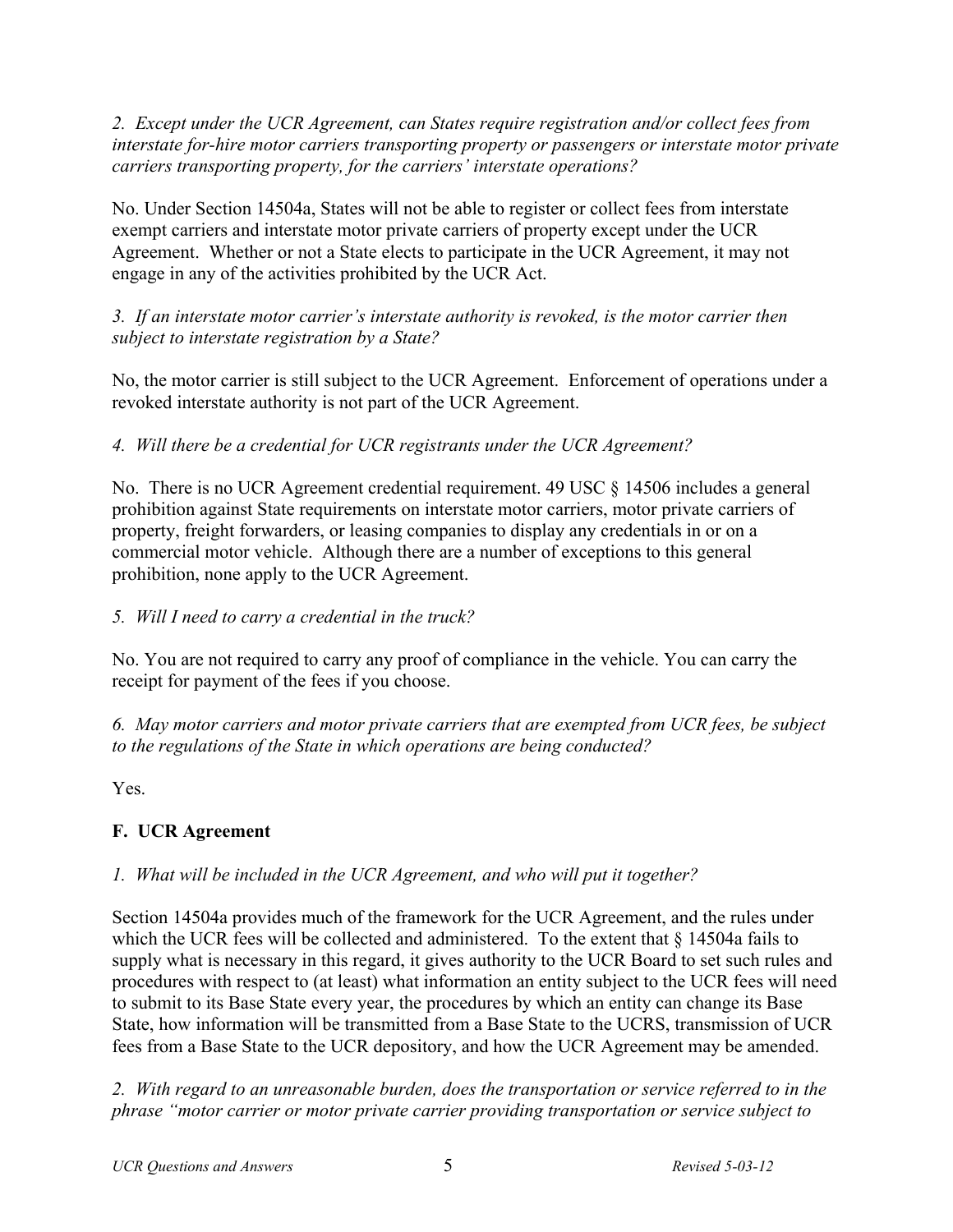*jurisdiction under subchapter 1 of chapter 135" that is found in 49 USC, § 14504a(c)(1), mean all interstate transportation provided by an interstate motor carrier, or interstate motor private carrier of property?* 

Yes, it means all interstate transportation of both regulated and exempt commodities as well as both regulated and exempt transportation services. Further, the UCR Agreement is intended to be inclusive of all interstate for-hire motor carriers transporting property or passengers and interstate motor private carriers transporting property and, therefore, it would make no sense to apply the "unreasonable burden" section to certain types of carriers and not to others.

Note: Subchapter 1 of chapter 135 contains §§ 13501 through 13508.

## *3. What is a UCR registrant's Base State under the UCR Agreement?*

The UCR Agreement is a base-state system, under which a UCR registrant pays UCR fees through its Base State on behalf of all the participating States. A UCR registrant shall select its Base State using the following hierarchy:

- I. If your principal place of business state as completed in Section 1 of the form is AK, AL, AR, CA, CO, CT, DE, GA, IA, ID, IL, IN, KS, KY, LA, MA, ME, MI, MN, MO, MS, MT, NC, ND, NE, NH, NM, NY, OH, OK, PA, RI, SC, SD, TN, TX, UT, VA, WA, WI, or WV, you must use that state as your base state.
- II. If your principal place of business state is not one of those listed above but you have an office or operating facility located in one of those states, you must use that state as your base state.
- III. If you cannot select a base state using (I) or (II) above, you must select your base state from (I) above that is nearest your principal place of business or select your base state as follows:
	- a. If your principal place of business state is DC, MD, NJ or VT or the Canadian Province of ON, NB, NL, NS, PE, or QC, you may select one of the following states: CT, DE, MA, ME, NH, NY, PA, RI, VA, or WV.
	- b. If your principal place of business state is FL or a state of Mexico, you may select one of the following states: AL, AR, GA, KY, LA, MS, NC, OK, SC, TN, or TX.
	- c. If your principal place of business state is the Canadian Province of ON or MB, you may select one of the following states: IA, IL, IN, KS, MI, MN, MO, NE, OH, or WI.
	- d. If your principal place of business state is AZ, HI, NV, OR, or WY, or the Canadian Province of AB, BC, MB, NT, NU, SK or YT or a state of Mexico, you may select one of the following states: AK, CA, CO, ID, MT, ND, NM, SD, UT, or WA.

#### *4. How will the administrative costs of the UCR Agreement be paid?*

Section 14504a(h)(3)(B) specifies that following the distribution of funds from the UCR depository to States that did not on their own collect all the revenue to which they were entitled in a given year, there is to be a distribution to pay the administrative costs of the UCR Agreement. The UCR Board will include in its recommendation of the level of UCR fees an amount to cover the administrative costs of the UCR Agreement.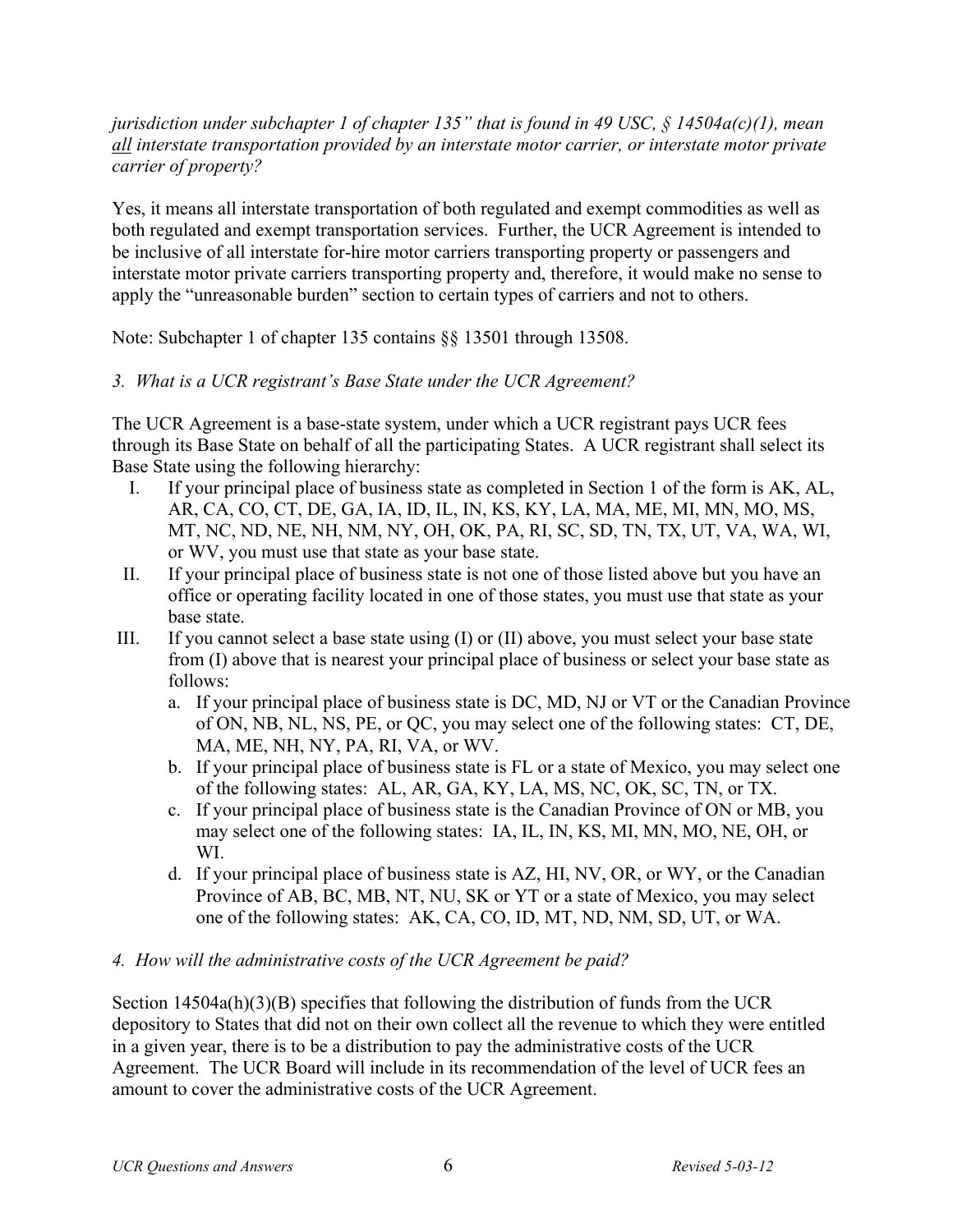## <span id="page-8-1"></span><span id="page-8-0"></span>**G. UCR Board**

#### *1. Are meetings of the UCR Board open to the public?*

Yes. Meetings of the UCR Board and its subcommittees are open to the public. Notice of UCR Board meetings will be published in the *Federal Register*.

#### *2. What subcommittees will the UCR Board establish, and how will these operate?*

Section 14504a(d)(5) requires the UCR Board to establish at least three subcommittees: an audit subcommittee, a dispute resolution subcommittee, and an industry advisory subcommittee. To date, the UCR Board has established an industry advisory subcommittee, an audit subcommittee, a revenue and fees subcommittee, a procedures subcommittee, a UCR systems subcommittee, a best practices subcommittee, and a UCR depository subcommittee. Section 14504a(d)(5) specifies few details of the operations of the UCR Board's subcommittees, except that the chair of each one is to be a member of the UCR Board and that each one is to include both government and industry representatives among its members. The exception is the industry advisory subcommittee, whose membership is to be entirely made up of industry representatives.

#### <span id="page-8-2"></span>**H. State Participation**

#### *1. Which States are participating in the UCR Agreement?*

The participating States are Alabama, Alaska, Arkansas, California, Colorado, Connecticut, Delaware, Georgia, Idaho, Illinois, Indiana, Iowa, Kansas, Kentucky, Louisiana, Maine, Massachusetts, Michigan, Minnesota, Mississippi, Missouri, Montana, Nebraska, New Hampshire, New Mexico, New York, North Carolina, North Dakota, Ohio, Oklahoma, Pennsylvania, Rhode Island, South Carolina, South Dakota, Tennessee, Texas, Utah, Virginia, Washington, West Virginia, and Wisconsin.

#### *2. Which States are not participating in the UCR Agreement?*

The non-participating States are Arizona, Hawaii, Florida, Maryland, Nevada, New Jersey, Oregon, Vermont, Wyoming, and Washington D.C.

#### *3. How did the States elect to participate in the UCR Agreement?*

To participate in the UCR Agreement – that is, to collect UCR fees – each State signified to the USDOT its desire to do so by filing with the USDOT Secretary its plan for UCR Agreement administration. This was a one-time filing that was required to have been filed by August 10, 2008.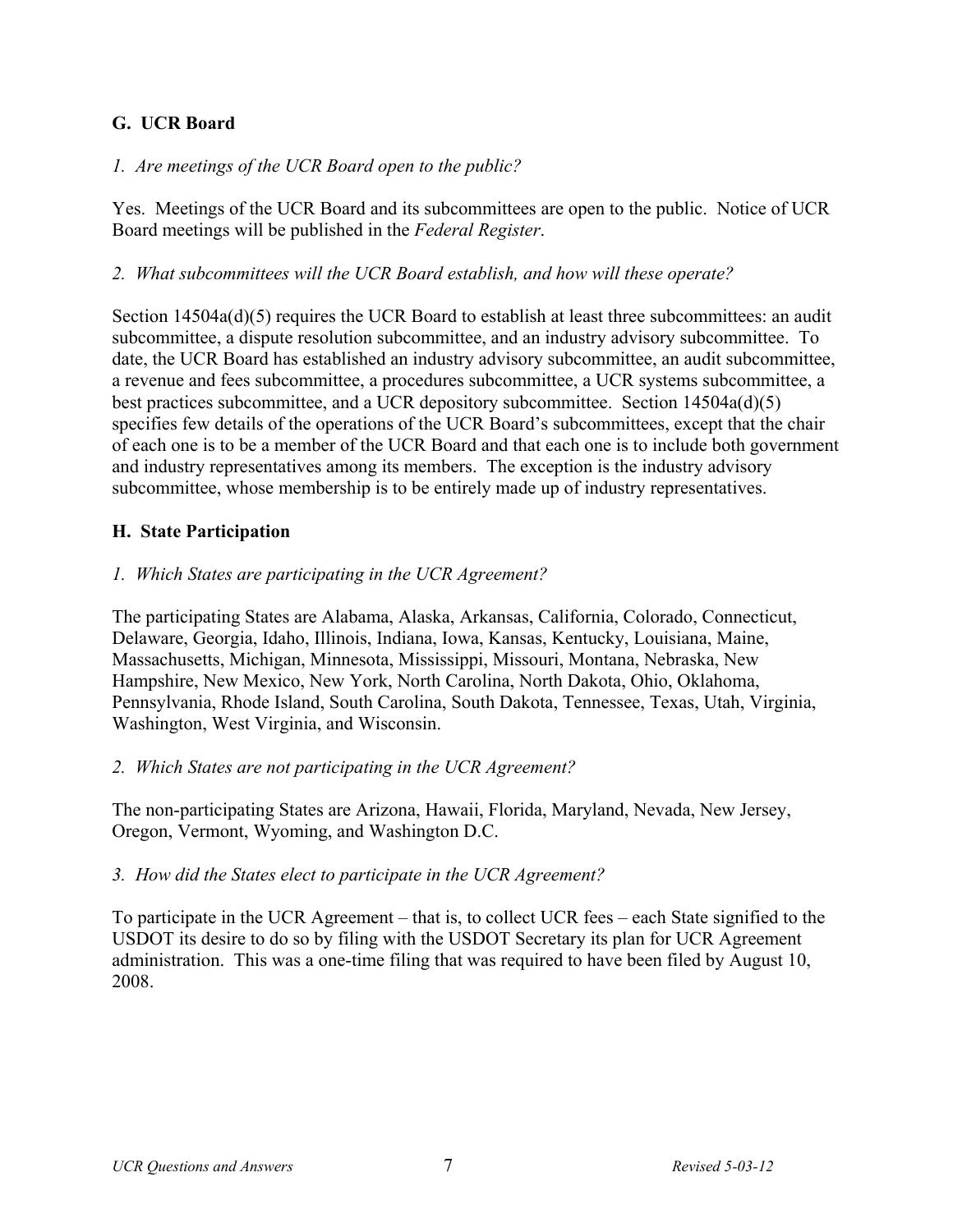#### *4. What is the content of the plan each State submitted in order to participate?*

Section  $14504a(e)(1)$  specifies that the plan filed by a State must set out which State agency will administer its UCR Agreement program, and that this agency will have the legal authority, resources, and qualified personnel necessary to do so. In addition, the plan must show that the State will use at least as much money for motor carrier safety programs, enforcement, or for UCR Agreement administration as the revenue it will derive from the UCR Agreement.

#### *5. May a State use the revenues it derives from UCR fees for intrastate motor carrier safety programs and enforcement?*

Yes. Section 14504a draws no distinction in this regard between programs that affect intrastate motor carriers and interstate motor carriers.

#### *6. Did the States need enabling legislation to participate in the UCR Agreement?*

That depended on a State's own constitution and statutes. However, a State generally requires legal authority to collect any fee. Some States may have authority under their existing statutes adequate to collect UCR fees. Others may already have enacted the UCR Agreement enabling laws.

#### *7. If a State needed and did not yet have enabling legislation, may it still have elected to participate?*

Yes. A State may have filed with the USDOT its plan to administer the UCR Agreement prior to obtaining legal authority actually to engage in such administration. It is possible, however, that if without additional legislation a State lacks the authority to collect UCR fees, it might also lack the authority to elect to participate.

#### *8. If a State did not participate in SSRS, may it participate in and derive any revenue from the UCR Agreement?*

Yes. Alaska and Delaware did not participate in SSRS but elected to participate in the UCR Agreement, and have an annual entitlement of \$500,000. In addition, States may receive an amount up to the amount collected in 2004 from interstate exempt and intrastate renewal fees received from interstate carriers.

#### *9. Was there a deadline by which a State must elect to participate in the UCR Agreement?*

Yes. Sections 14504a(e)(1) and (4) specify that if a State was going to participate in the UCR Agreement, it must have filed its plan to do so with USDOT by August 10, 2008, three years following the enactment of the UCR Act. If a State missed that deadline, it may never participate in UCR Agreement.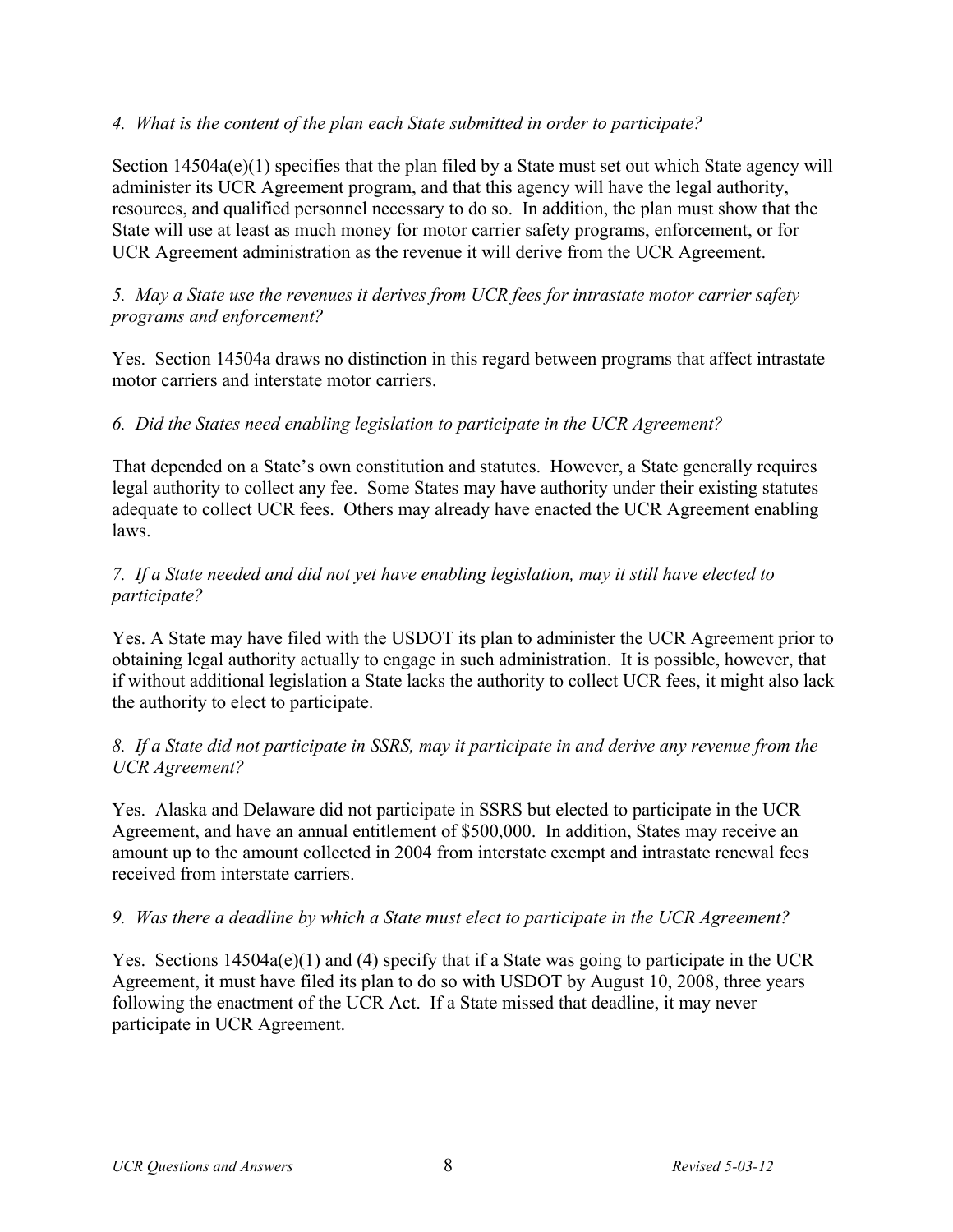#### <span id="page-10-0"></span>*10. May a participating State change its mind and withdraw from the UCR Agreement?*

Yes. Section 14504a(e)(3) specifies that a State may withdraw from UCR Agreement participation by either withdrawing the plan it filed with the USDOT or notifying the USDOT Secretary that it intends to withdraw. If a State does this, it may not thereafter participate in the UCR Agreement.

#### <span id="page-10-1"></span>**I. UCR Fees**

#### *1. What are the UCR fees based on?*

For for-hire motor carriers transporting property or passengers and motor private carriers transporting property, the UCR fees are based only on the total number of commercial motor vehicles operated. The UCR fees for brokers, freight forwarders (those, that is, that do not operate motor vehicles – the UCR fees of those that do are based on fleet size), and leasing companies are levied at the smallest fee category. UCR fees depend not at all on the extent of a carrier's operations, only on the fact that it is engaged to some extent in interstate commerce. A carrier may, for example, have operations in just a few States, none of which participate in the UCR Agreement. Its UCR fees will be the same as a carrier that operates the same number of commercial motor vehicles but whose operations extend to all participating States. Neither will it matter under the UCR Agreement, which State is acting as a carrier's Base State – the level of UCR fees for a fleet of a given size will stay the same.

#### *2. Will a motor carrier, or motor private carrier of property, subject to the UCR fees be required to file a supplemental report and fees if the size of its fleet increases or decreases during the year?*

No. UCR fees will be set through a graduated structure of rates according to the number of commercial motor vehicles operated by a motor carrier, or motor private carrier of property, during the preceding year. Changes during the UCR Agreement registration year in the number of vehicles operated will not be reflected until the following year and the carrier will not need to report them currently.

#### *3. How are the UCR fees going to be established?*

Section 14504a(d)(7) requires the UCR Board to recommend every year to the USDOT Secretary the level of UCR fees to be effective the following year, and requires the USDOT Secretary to actually set the UCR fees within 90 days following the UCR Board's recommendation. This process requires formal notice and opportunity for public comment. Implicitly, in order for the UCR Board to make such a recommendation, the UCR Board must determine which States are going to participate in the UCR Agreement in the following year, what the aggregate of these States' UCR Agreement entitlement revenues may be (plus what amount of UCR Agreement administrative costs are to be recouped through the UCR fees), how many entities are subject to the UCR Agreement and how many commercial motor vehicles they operate, and what structure of UCR fees will best serve to collect the revenue calculated to be needed.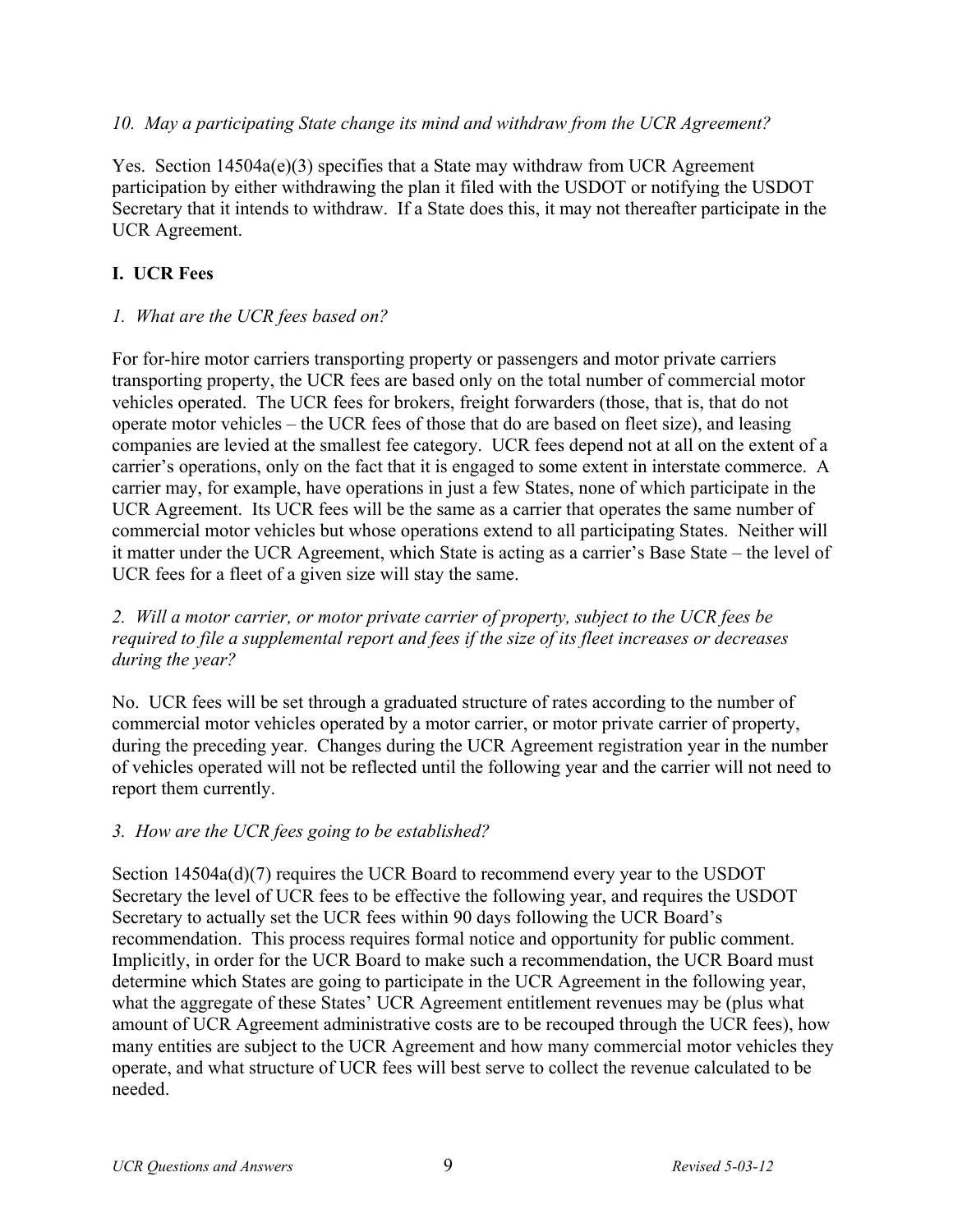#### *4. Once UCR fees are set, under what circumstances might they be changed?*

Resetting the UCR fees may be necessary if the States participating in the program have changed, if too much or too little revenue is collected under the program in a prior year, if the number of taxable entities or their fleet sizes have changed significantly, or if UCR Agreement administrative costs have risen. When resetting fees is necessary, the UCR Board will recommend the new fees and the USDOT Secretary will set them pursuant to a federal rulemaking.

#### *5. What are UCR fees?*

The UCR fees for 2010 and forward are based on the number of self-propelled commercial motor vehicles operated by your company (trailers are not counted as commercial motor vehicles). Brokers, leasing companies and freight forwarders pay a flat \$76 fee.

| <b>Bracket</b> | Number of self-<br>propelled CMVs<br>owned or operated by<br>motor carrier, or motor<br>private carrier of<br>property | Fee per company for<br>motor carrier, or<br>motor private carrier<br>of property | Fee per company<br>for broker, freight<br>forwarder or<br>leasing company |
|----------------|------------------------------------------------------------------------------------------------------------------------|----------------------------------------------------------------------------------|---------------------------------------------------------------------------|
| B1             | $0 - 2$                                                                                                                | \$76                                                                             | \$76                                                                      |
| B <sub>2</sub> | $3 - 5$                                                                                                                | \$227                                                                            |                                                                           |
| B <sub>3</sub> | $6 - 20$                                                                                                               | \$452                                                                            |                                                                           |
| B <sub>4</sub> | $21 - 100$                                                                                                             | \$1,576                                                                          |                                                                           |
| B <sub>5</sub> | $101 - 1,000$                                                                                                          | \$7,511                                                                          |                                                                           |
| <b>B6</b>      | $1,001$ and more                                                                                                       | \$73,346                                                                         |                                                                           |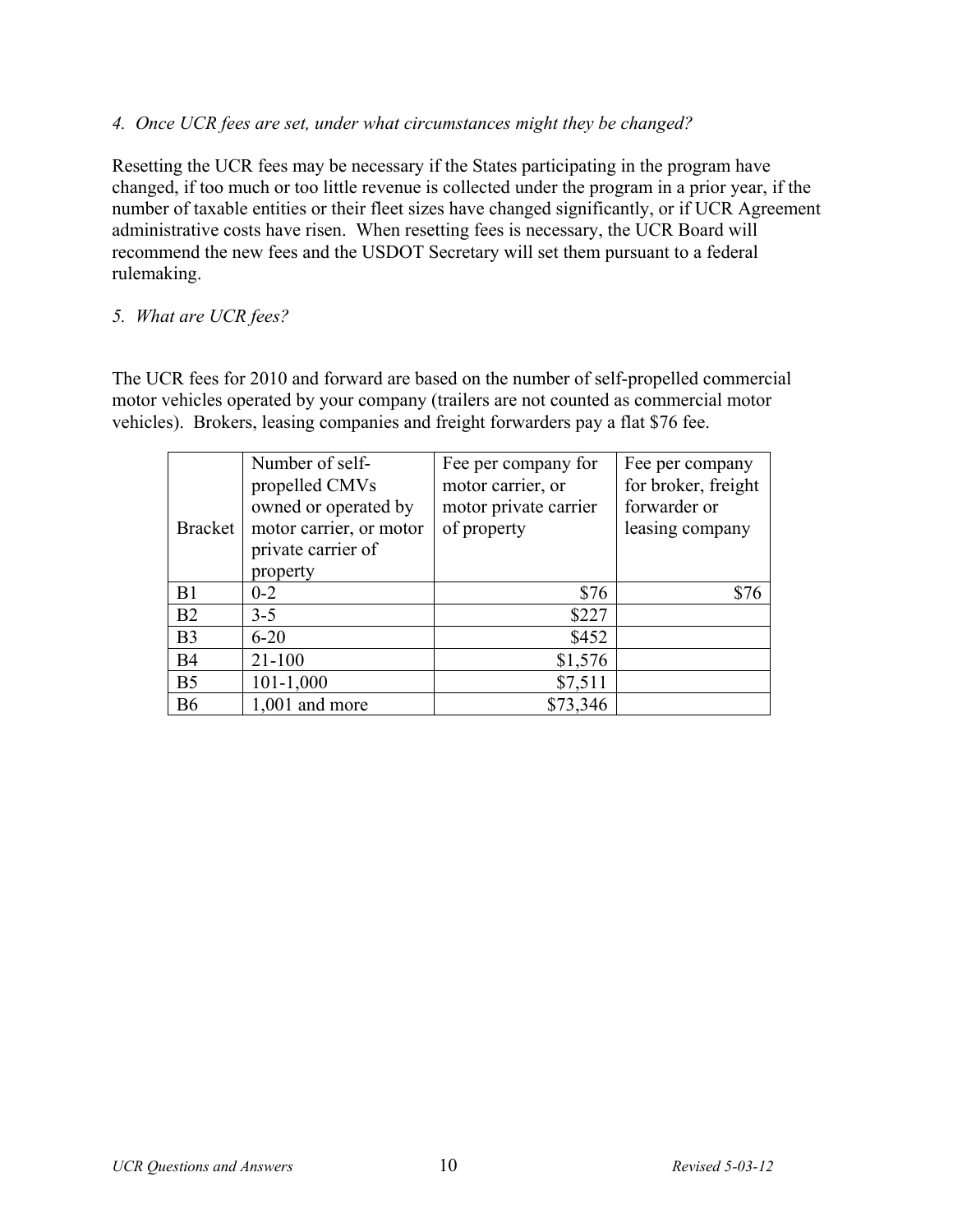## <span id="page-12-0"></span>**J. UCR Depository**

#### *1. What is the role of the UCR depository?*

The UCR fees collected by a participating State under the UCR Agreement, at least to the extent they exceed the revenue to which the State is entitled under the program for the year, are to be forwarded by the State to the UCR depository for eventual distribution among other participating States. When more revenue is collected under the UCR Agreement during a year than all of the participating States in the aggregate are entitled to, the UCR depository is to retain the excess, which may go to satisfy State entitlements in the following year.

#### *2. How will a participating State get its UCR Agreement revenues?*

Each participating State will collect UCR fees from each UCR registrant that has designated the State as its Base State. A State will retain those collections until it has satisfied its UCR Agreement revenue entitlement, after which it will transfer additional collections it makes to the UCR depository. A State that does not collect enough to satisfy its entitlement will be paid the difference by the UCR depository from the funds transmitted to it by the States that have collected an excess.

#### <span id="page-12-2"></span>**K. Financial Responsibility**

*1. How is enforcement of financial responsibility laws for interstate motor private carriers of property or for-hire motor carriers transporting property or passengers to be accomplished?*

<span id="page-12-1"></span>With regard to the filing of proof of financial responsibility, the UCR Act has taken this area away from the States, and put it with the FMCSA as part of the Unified Registration System. However, a State may enforce its laws requiring liability coverage for any vehicle operating on the State's public ways. In other words, if an interstate motor carrier is found to be operating on a State's highways without liability insurance coverage, the State may take an action against that motor carrier. The State, including its political subdivisions, does not need to turn such enforcement over to the FMCSA.

*2. Is verification of financial responsibility information a part of the registration process under the UCR Agreement?*

No.

*3. May a State require an annual insurance or surety bond filing by an interstate motor carrier that is operating under an intrastate authority from the State?*

No. A State may require the insurance or surety bond filing as part of the initial issuance of the intrastate authority, but under  $\S$  14504a(c)(1) not annually thereafter. A State may require the insurance company or surety company providing such coverage to notify the State whenever the coverage is cancelled or not renewed. Additionally, nothing in the UCR Act prohibits a State from verifying the coverage as part of its internal review process of intrastate motor carriers.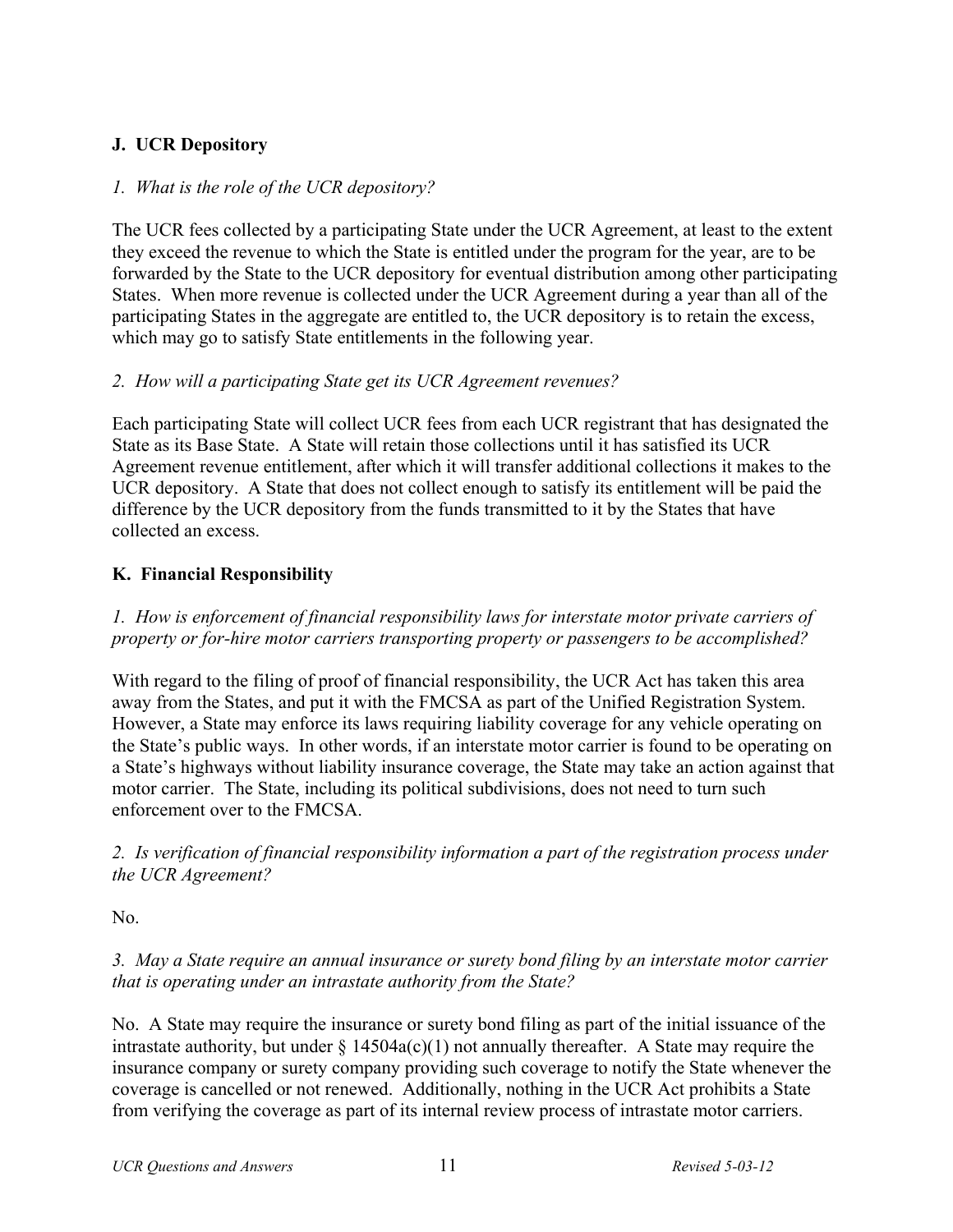<span id="page-13-0"></span>*4. Can a state require a Form E for motor carriers exempt from federal operating authority requirements who must now register under UCR?* 

No.

## <span id="page-13-1"></span>**L. Entities and Vehicles Subject to the UCR**

#### *1. Who is subject to the UCR Agreement?*

Any motor carrier or other entity that is required to obtain a USDOT, FF, MC or MX number and/or is required to register with FMCSA or should be registered as an interstate or international commerce carrier is subject to the UCR Agreement. Carriers based in Canada and Mexico that operates in the United States is also subject to the UCR Agreement.

#### *2. What entities are subject to the UCR fees?*

Except as noted in Section M below, the UCR Agreement requires all for-hire motor carriers transporting property or passengers and motor private carriers transporting property to register with the United States Department of Transportation ("USDOT") as well as brokers, freight forwarders, and leasing companies (collectively referred to as UCR registrants) to pay UCR fees.

#### *3. What will UCR registrants under the UCR Agreement have to do to comply?*

A registrant is required to register annually for the UCR Agreement and pay UCR fees.

#### *4. What entities based in Canada, Mexico, or any other country are subject to the UCR Agreement?*

For-hire motor carriers transporting property or passengers, motor private carriers transporting property, freight forwarders, leasing companies, and brokers based in Canada, Mexico, or any other country that operate in interstate or international commerce in the United States, are subject to the UCR Agreement.

#### *5. What is freight forwarder?*

The term "freight forwarder" is an individual or company (other than as a pipeline, rail, motor, or water carrier) that receives shipments and combines them for transportation by a pipeline, rail, motor, or water carrier.

#### *6. What is a broker?*

The term "broker" is a person, other than a motor carrier or its employee, who acts as agent of the motor carrier for compensation to provide or arrange for motor carrier transportation.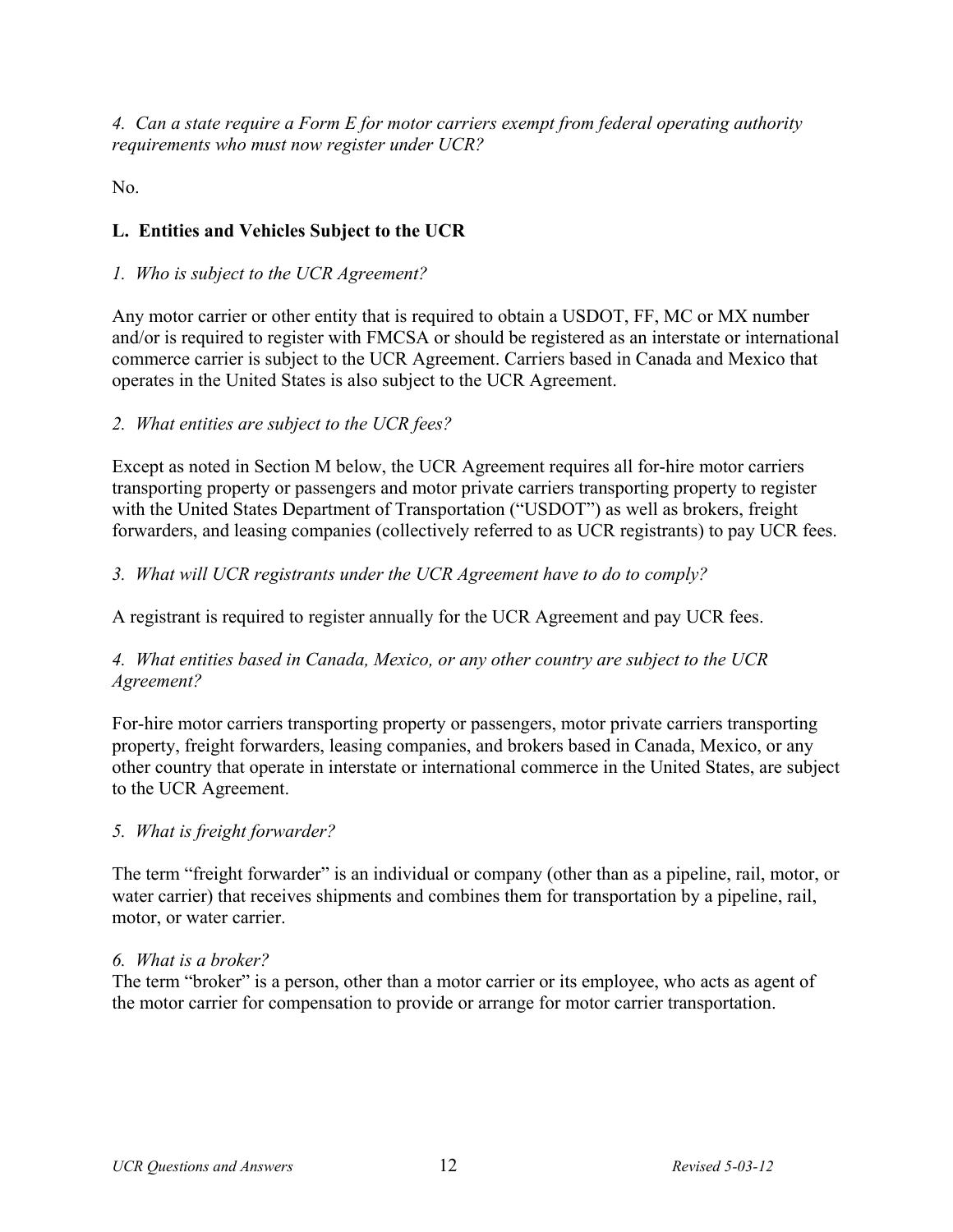#### *7. What is a leasing company?*

The term 'leasing company' means a lessor that is engaged in the business of leasing or renting for compensation motor vehicles without drivers to a motor carrier, motor private carrier, or freight forwarder.

*8. How does a driveaway/towaway operation fall under the UCR Agreement and the fee structure?* 

Driveaway/towaway operations in interstate commerce require the person/company to register in the UCR and pay the lowest fee category. The driveaway/towaway vehicles are the freight and are not commercial motor vehicles subject to the UCR.

*9. A company operates vehicles owned by the Department of Energy. The company has its own USDOT number as a motor private carrier of property and provides the drivers for the vehicles. There is no lease agreement and the vehicles have no markings other than a U.S. Government license plate. The vehicles are being operated across state lines but do not stop at weigh stations. Do they register under the UCR Agreement? What fee bracket do they fall into?* 

The company is treated as a drive-away operation and will file a UCR application. The fee bracket will be the lowest fee category.

*10. Is a dealership that transports vehicles greater than 10,000 lbs GVW by driving them in interstate commerce to the owner, another dealership or to an auction required to file under UCR?*

Yes. This is a driveaway operation subject to the UCR at the lowest fee category.

*11. Does a carrier using a van to haul placarded amounts of hazardous materials in interstate commerce need to file under the UCR Agreement no matter what the weight of the vehicle?* 

Yes

*12. Is a motor carrier who operates only within a commercial zone transporting interstate freight required to file under the UCR Agreement?* 

Yes.

*13. Is an exempt motor carrier, that is, one that hauls agricultural and other commodities exempt from federal operating authority requirements, required to file under the UCR Agreement?* 

If the carrier operates commercial motor vehicles, the answer is yes.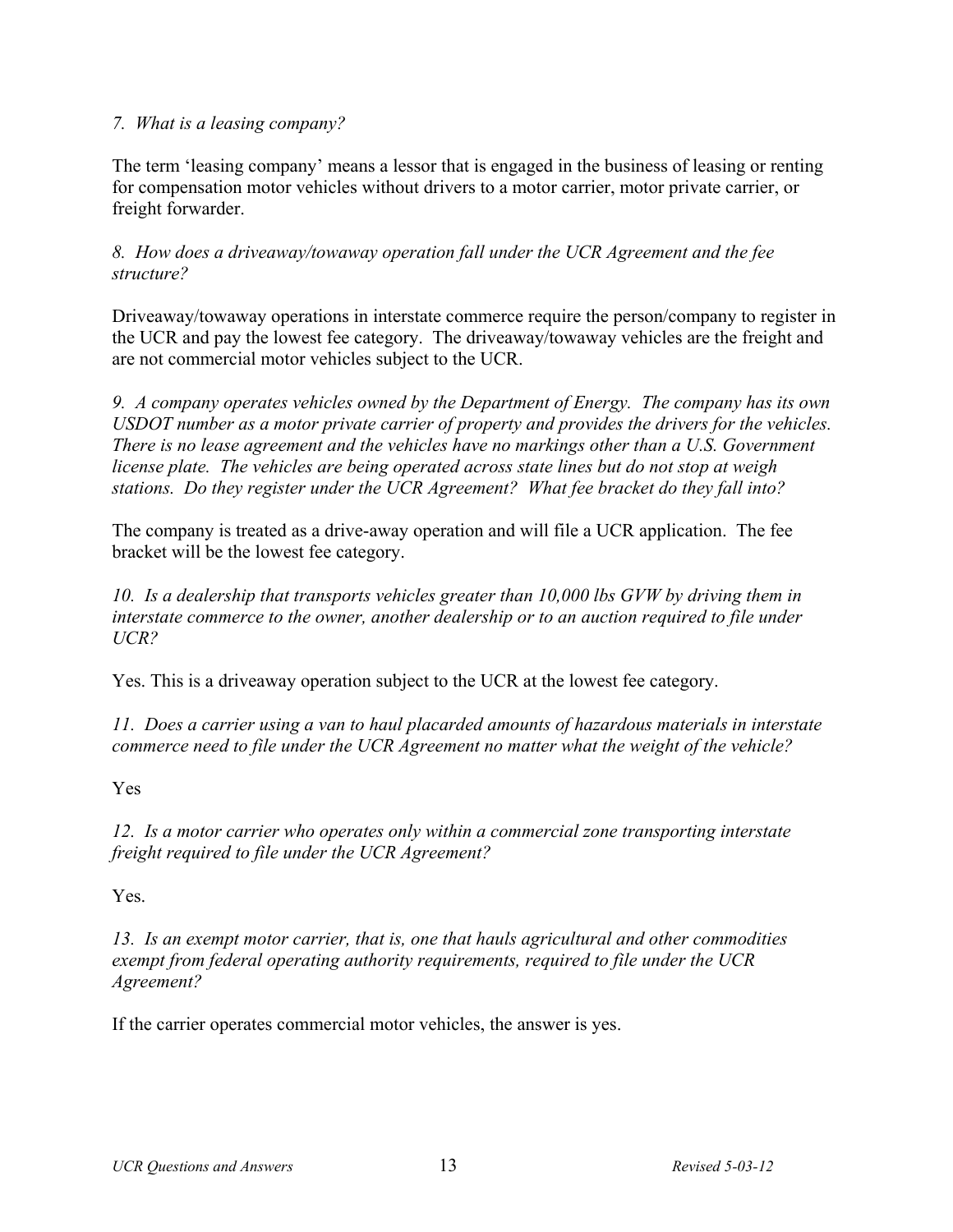*14. Are agricultural plated commercial motor vehicles used in interstate commerce that are exempt from other registrations or specific safety requirements subject to UCR?*

Yes.

*15. If a carrier's vehicles travel only in states that are not participating in the UCR Agreement, is the carrier still required to file under the UCR Agreement?* 

Yes.

*16. A seasonal carrier owns no vehicles but leases 25 commercial motor vehicles from Ryder for a 10-day period, 6 trucks for a 10-day period and 25 trucks for a 10-day period. Since each lease period is less than 30 days, would the carrier fall in the lowest UCR Agreement fee bracket.* 

Yes.

*17. Is John Doe operating as a motor carrier under the d/b/a John's Trucking and as a broker under the d/b/a John's Broker Service required to register twice under the UCR Agreement; once as a motor carrier and again as a broker? Would the same be true for a corporation such as JD, Inc., operating as a motor carrier under the d/b/a JD Trucking and as a broker under the d/b/a JD Brokerage?* 

In both instances, there is a single entity (a single sole proprietor and a single corporation). That entity would only register once as a motor carrier.

*18. A company fills out a UCR application claiming it is a motor carrier and a broker. The company is paying for its operated vehicles only and not paying the fee for a broker? Shouldn't he pay the fee for the broker operation as well?* 

No. The company would only file and pay a fee as a motor carrier.

*19. Is a person operating two separate legal entities (a motor carrier and also a broker) required to register twice under the UCR Agreement, once as a motor carrier and again as a broker?* 

Yes.

*20. Suppose a carrier has a contract with the US Postal Service to haul mail interstate – is he exempt from the UCR Agreement?* 

No.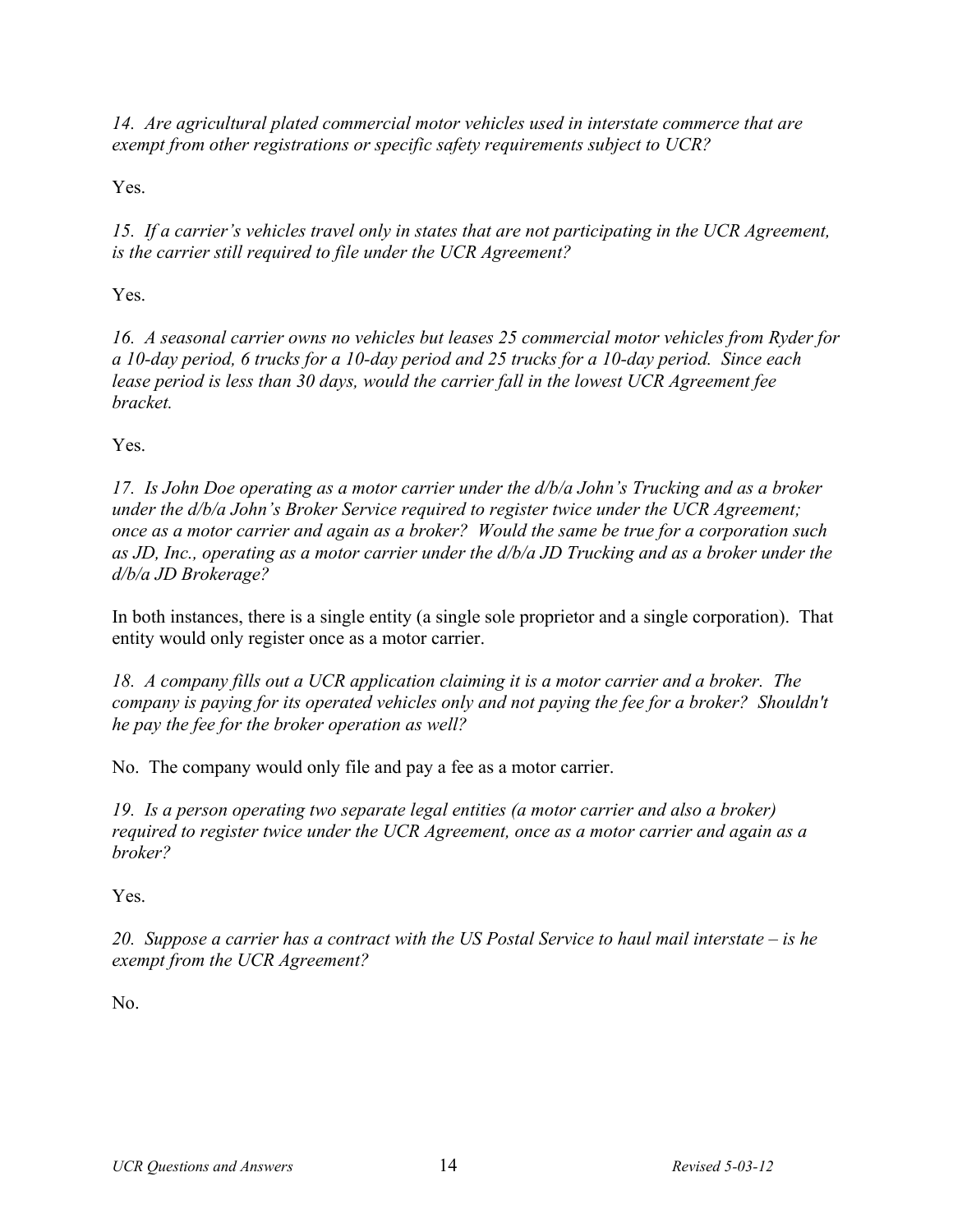*21. Under a long-term lease, who files the UCR application and counts the number of commercial motor vehicles, the leasing company or the motor carrier?* 

The motor carrier.

*22. What about when a motor carrier leases to another motor carrier? Who pays?* 

 If the motor carrier maintains its registration status as an interstate motor carrier with FMCSA then both entities are required to pay. If the leasing motor carrier has all of its vehicles leased under a long term lease to another motor carrier then it would pay at the lowest fee level (Bracket 1).

*23. Does a new carrier have to register in the UCR before providing interstate transportation and, if so, what is the correct fee if it has not yet operated any vehicles?* 

Yes, the new carrier would need to register and the fee is based on the number of vehicles reported on the MCS-150 form that was submitted to obtain its USDOT number.

*24. Is a truck driving school subject to the UCR?*

Yes. Exception – a government operated school would not be required to file under the UCR.

*25. Is a school bus operator who contracts to transport school children to and from school and school sanctioned functions required to register under UCR?* 

Yes, if the operator is providing transportation in interstate or foreign commerce.

*26. Does a company with customized transport vehicles file under the UCR Agreement?* 

Yes, if the customized transport vehicles fall within the definition of a commercial motor vehicle utilized in interstate commerce.

*27. Are companies that own service trucks, utility trucks, or commercial motor vehicles that haul a sewer/septic tank cleaning system that is part of the truck itself required to file a UCR application if those vehicles are used in interstate commerce?*

Yes.

*28. Are trash haulers required to file under UCR?* 

Yes. Beginning in the calendar year 2009, trash haulers are subject to UCRA.

*29. Are trash haulers transporting recyclable materials in interstate commerce in commercial motor vehicles required to file under UCR?* 

Yes.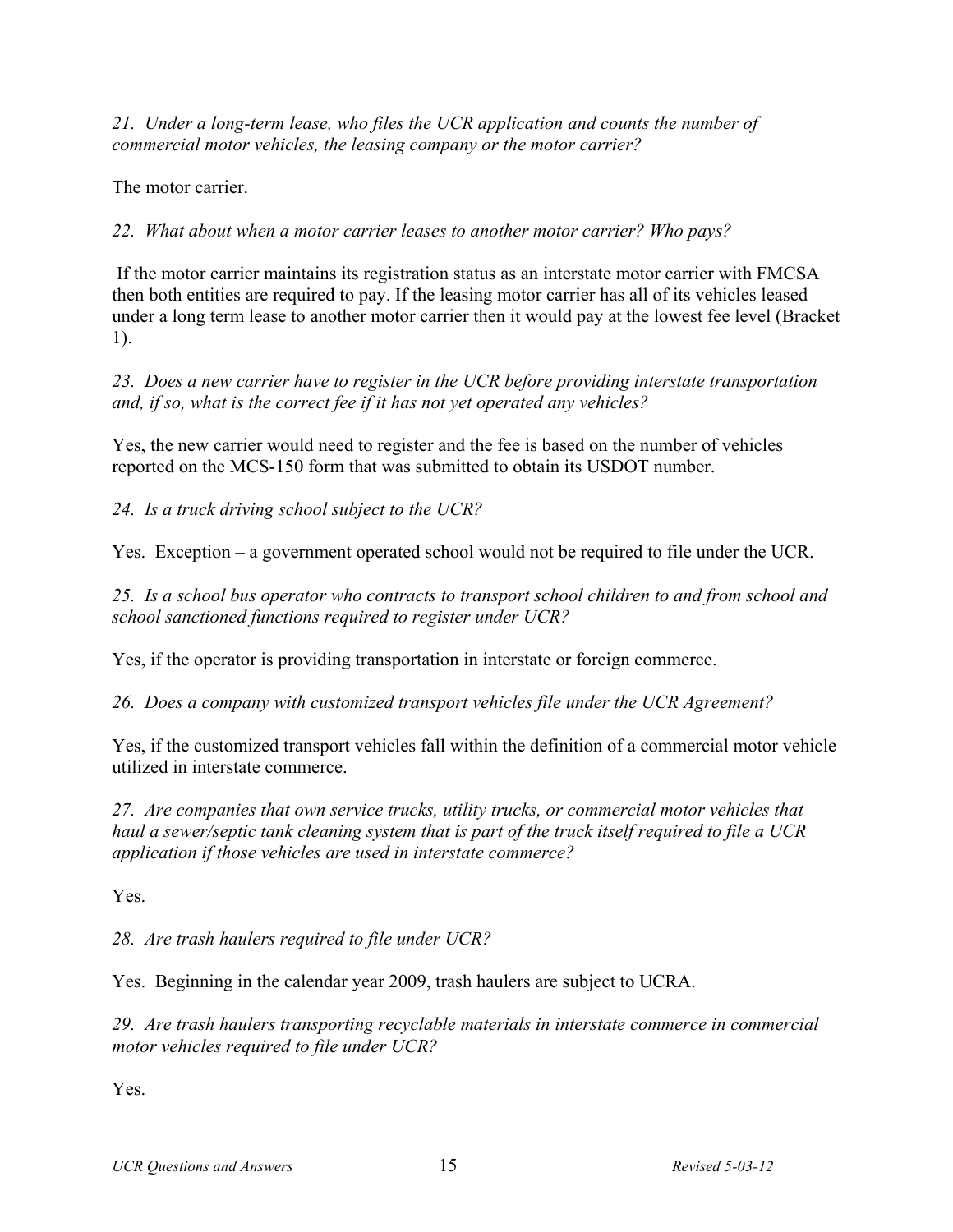<span id="page-17-0"></span>*30. Would a mobile crane/well drilling equipment operating interstate be subject to registration under the UCR.*

Yes.

*31. Would a towable forklift weighing 13,000 lbs need to be registered in the UCR Agreement?* 

Beginning in UCR registration year 2010, the definition of a commercial motor vehicle does not include towed vehicles such as a towable forklift or a trailer.

For UCR registration years 2008 and 2009 the definition of a commercial motor vehicle includes a towed vehicle with a gross vehicle weight rating or gross vehicle weight of at least 10,001 pounds.

*32. A company uses only intermodal container chassis to transport steamship line containers. Will these chassis be counted under UCR for purposes of determining fees?* 

Yes, for registration years 2008 and 2009. No, for registration year 2010 and subsequent years.

*33. Are for-hire motor carriers transporting property or passengers or motor private carriers transporting property that are charitable and nonprofit organizations subject to the UCR Agreement?*

Yes. Charities and nonprofit organizations are not exempt from filing and paying fee under the UCR Agreement.

*34. Are electric companies that are called out of state by the governor for a storm emergency required to have UCR?* 

Yes, unless an executive order sets aside those requirements for that state.

*35. Are interstate for-hire motor carriers transporting property or passengers and interstate motor private carriers of property operating only small vehicles (gross vehicle weight rating ("GVWR") or gross vehicle weight ("GVW") of 10,000 pounds or less, or designed to transport 10 passengers or less, including the driver) subject to UCR fees?*

Yes, although vehicles 1) with a GVWR or GVW (whichever is greater) less than 10,001 pounds, or 2) designed to transport less than 11 passengers including the driver, would not be counted in the carrier's fleet. If the carrier only operated these small vehicles its fleet size for UCR purposes would be zero and it would register and pay in the lowest fee category (Bracket 1).

## <span id="page-17-1"></span>**M. Entities and Vehicles Not Subject to the UCR**

## *1. What entities are not subject to the UCR fees?*

In addition to the other entities listed in this section, there are three types of entities that are not subject to UCR fees: (1) entities that receive USDOT numbers under the PRISM program as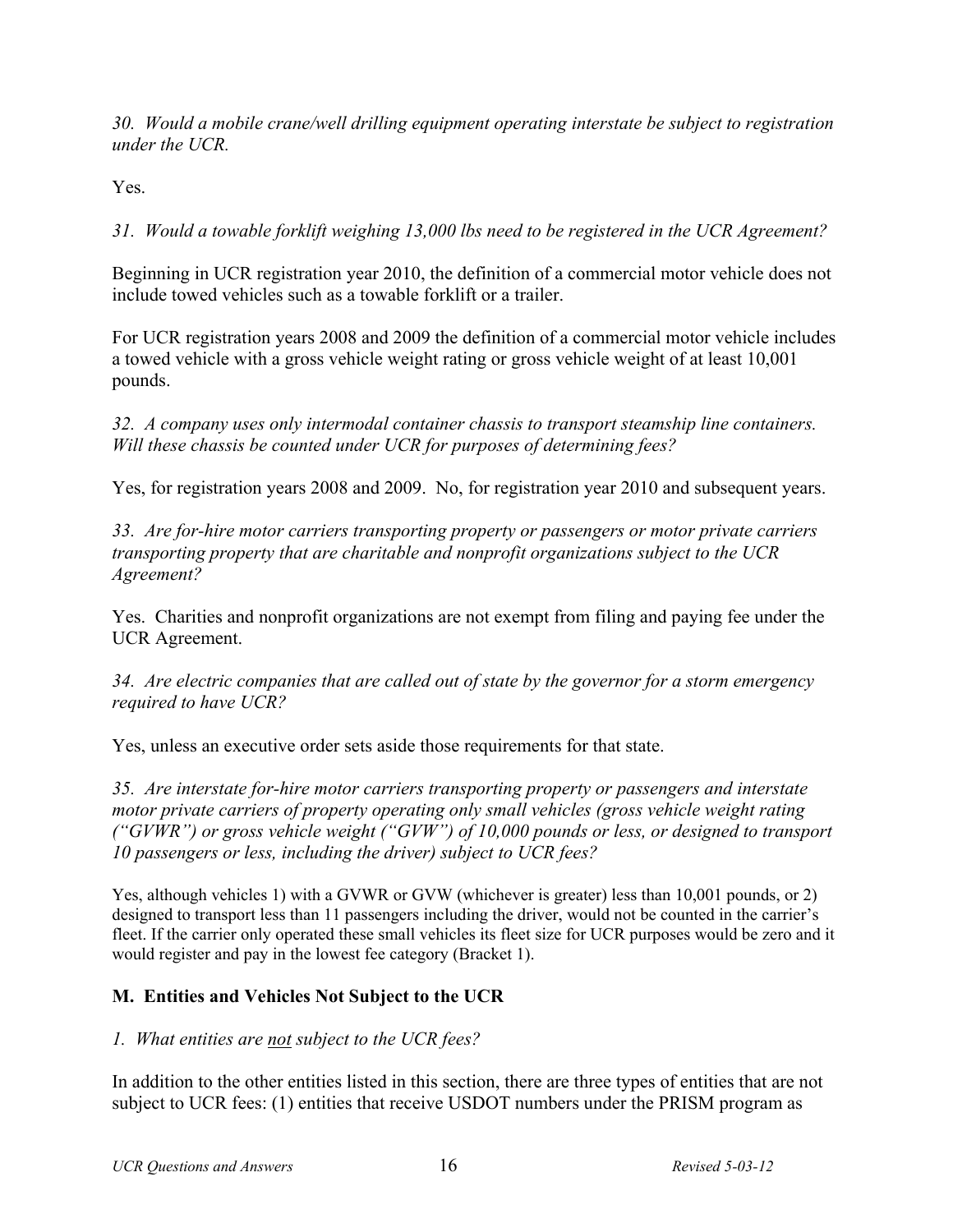"registrants" but have no interstate operating authority; (2) purely intrastate carriers, that is, those that do not handle interstate freight or make interstate movements, unless the State has elected to apply the provisions of the UCR Agreement to such intrastate carriers, and they are listed as intrastate in MCMIS; (3) motor private carriers transporting only passengers.

*2. Are companies that operate fire trucks and other emergency vehicles as part of their business subject to the UCR Agreement?* 

No. However, non-emergency vehicles used to support these operations would be subject to the UCR.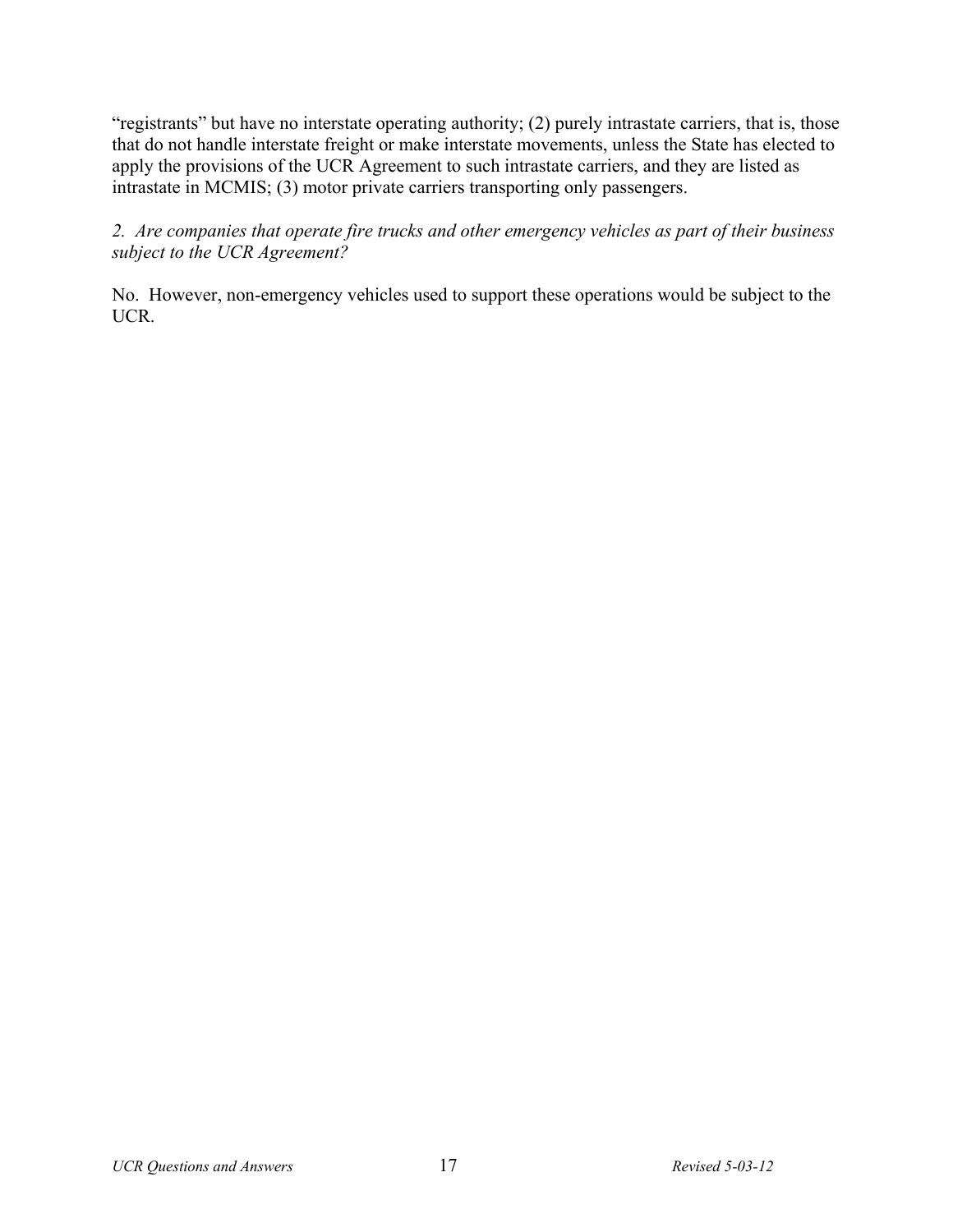*3. Does an intrastate only transporter of hazardous materials (regulated by USDOT) need to register under the UCR Agreement?* 

No.

*4. I own a household goods moving company that provides intrastate transportation under authority from my state, and provides interstate transportation under an agreement with a national van line. Under that agreement, the national van line leases my commercial motor vehicle(s) for each interstate move. Does my company need to register in the UCR Agreement?* 

No. However, the national van line that leases your commercial motor vehicles would have to register.

*5. Is a for-hire motor carrier transporting property or passengers or motor private carrier transporting property that operates solely in Hawaii required to file and pay under the UCR Agreement?*

Beginning with the registration year 2010, a motor carrier or motor private carrier operating solely in Hawaii is not subject to the UCR. However, brokers, freight forwarders, and leasing companies are subject to the UCR. See 49 U.S.C. sec. 14504a(a)(5), as amended by Public Law 110-432.

## *6. Does the definition of motor private carrier include passenger operations?*

No. Motor private carriers transporting passengers in interstate commerce are not required to register under the UCR Agreement.

#### *7. What is a registrant DOT number and is the holder subject to the UCR Agreement?*

States in the federal PRISM program are required to obtain a US DOT number from each entity that registers a vehicle with them under IRP. When an entity seeking to register a vehicle would not otherwise need a DOT number, such as an owner-operator without his own authority and permanently leased to a motor carrier, the state issues the entity what is referred to as a registrant DOT number. The holder of a registrant DOT number is not a motor carrier and is not subject to the UCR Agreement.

*8. Are commercial motor vehicles operated by a federal, state, city, or county governmental agency or an Indian tribe (a sovereign nation) required to be registered under UCR?* 

No.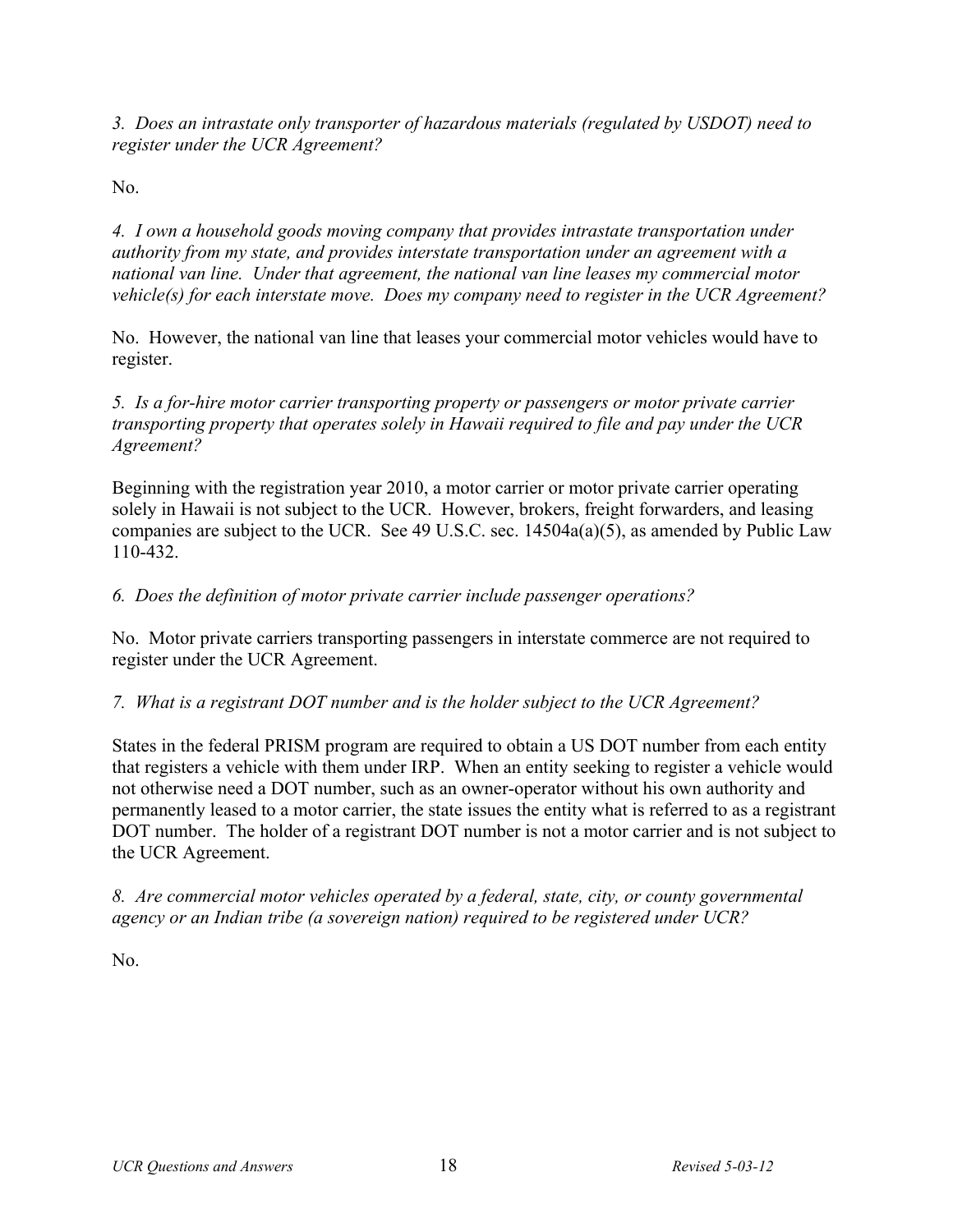<span id="page-20-0"></span>*10. Are PODS (portable on demand storage) that are specially designed containers to store household goods considered trailers for counting commercial motor vehicles?* 

No.

*11. I am out of business and don't need a USDOT number anymore. Should I file the UCR form?* 

No. Also see Section Q below.

#### <span id="page-20-1"></span>**N. How to Count Commercial Motor Vehicles**

*1. How do I count the number of commercial motor vehicles to report in columns A, B, C, and D of Section 4 on the UCR application form?* 

You have two options: (1) Use the number of commercial motor vehicles listed on the last MCS-150 form you submitted for your USDOT number; or (2) Use the number of commercial motor vehicles you operated for the 12-month period ending June 30 of the year immediately prior to the year for which the UCR registration is made.

#### *2. What vehicles are considered commercial motor vehicles for purposes of the UCR fees?*

The number of commercial motor vehicles for purposes of determining a carrier's UCR fees is the number of commercial motor vehicles the carrier reported in the most recent Form MCS-150 it filed with FMCSA or the total number of commercial motor vehicles it owned or operated under long-term lease for the twelve-month period ending on June 30 immediately prior to the beginning of the UCR Agreement registration year for which the fees are being determined.

Beginning with the UCR registration year 2010, a commercial motor vehicle is a power unit that is operated in commerce and has a GVW or GVWR of at least 10,001 pounds or, in the case of a passenger vehicle, is one built to carry more than 10 persons, including the driver. It also includes a vehicle that transports hazardous materials in a quantity that requires placarding. It does not include, for this purpose, a vehicle that operates wholly in intrastate commerce.

For UCR registration years 2008 and 2009, towed vehicles such as trailers are also considered to be commercial motor vehicles for purposes of the UCR fees.

## *3. May a carrier add other vehicles for UCR fee purposes if the carrier wants to?*

A motor carrier may; a motor private carrier of property may not. For UCR fee purposes, a motor carrier may include in the number of its commercial motor vehicles those that operate wholly in intrastate commerce. A motor carrier may also choose to include its vehicles, both interstate and intrastate, with a GVW or GVWR of 10,000 pounds or less, or built to transport 10 persons or less, including the driver. A motor carrier might wish to add these vehicles because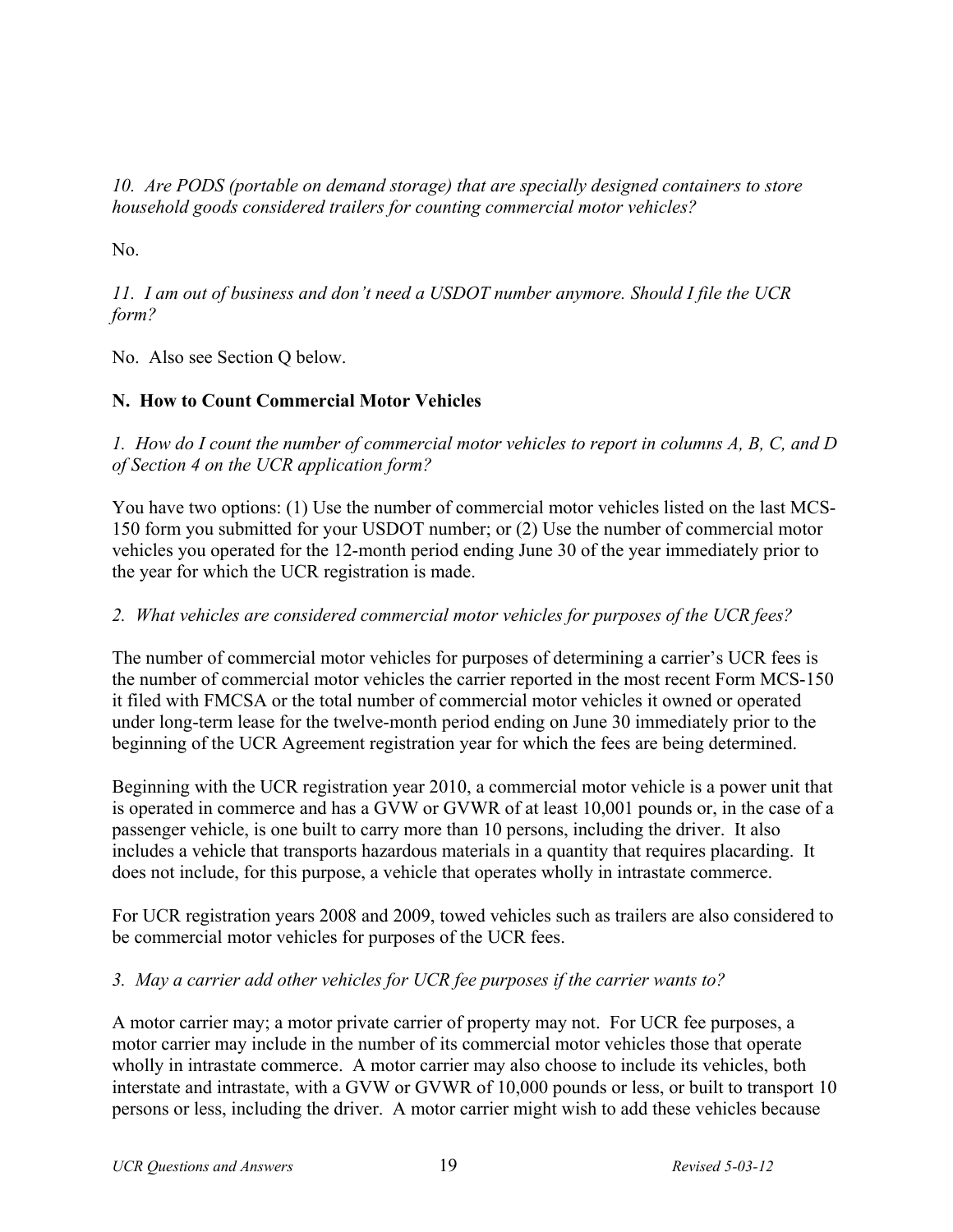<span id="page-21-0"></span>including them in the calculation of its UCR fees makes these vehicles subject to the vehiclecredential restrictions found in 49 USC § 14506.

#### *4. What if I add more vehicles throughout the registration year?*

"Supplemental" applications are not required under the UCR Agreement. Vehicles added during a year will be paid for during the following registration year. The UCR Agreement requires the fee paid reflect the number of CMVs operated in the last reported MCS-150 form or in the preceding 12-month period. You must indicate which criteria you are using under Section 4 of the UCR application.

#### *5. How do I determine if the vehicle I operate is in intrastate transportation to calculate the UCR fees due?*

A commercial motor vehicle is used exclusively in intrastate transportation if:

- 1) The vehicle will never cross the state border during the course of the UCR registration year ;
- 2) The vehicle will never transport property, waste, or recyclable material that
- originated from out-of-state or is destined to go out-of-state; and

3) The vehicle does not have an apportioned plate issued under the International Registration Plan (IRP).

## <span id="page-21-1"></span>**O. How to Use The National UCR System For Registration**

*1. I have received forms and instructions from my base state. Am I required to send the information back to them or can I use the Indiana system instead?* 

Any one required to file under the UCR Agreement may use the national web based system hosted by Indiana. When you go into the system and your physical address is located in a participating state, the system will treat this application as if it was being filed in your base state. Information and monies will be shared with that state on a monthly basis. To ensure that the base state is properly selected and will receive your fees, please verify that the physical address is correct before completing your application process (if not, the correction must be made to your MCS-150 first (see Question 15) – wait 24 hours and then process your UCR application). If your company is not located in a participating state, the system will ask you to make a base state selection.

*2. One of the acceptable forms of payment listed for the UCR Agreement fees is e-check. What's an e-check?* 

An e-check is a method of payment by presenting or giving the customer's bank account number and bank routing number to electronically charge the customer's account. No special account or process is needed.

## <span id="page-21-2"></span>**P. Refunds**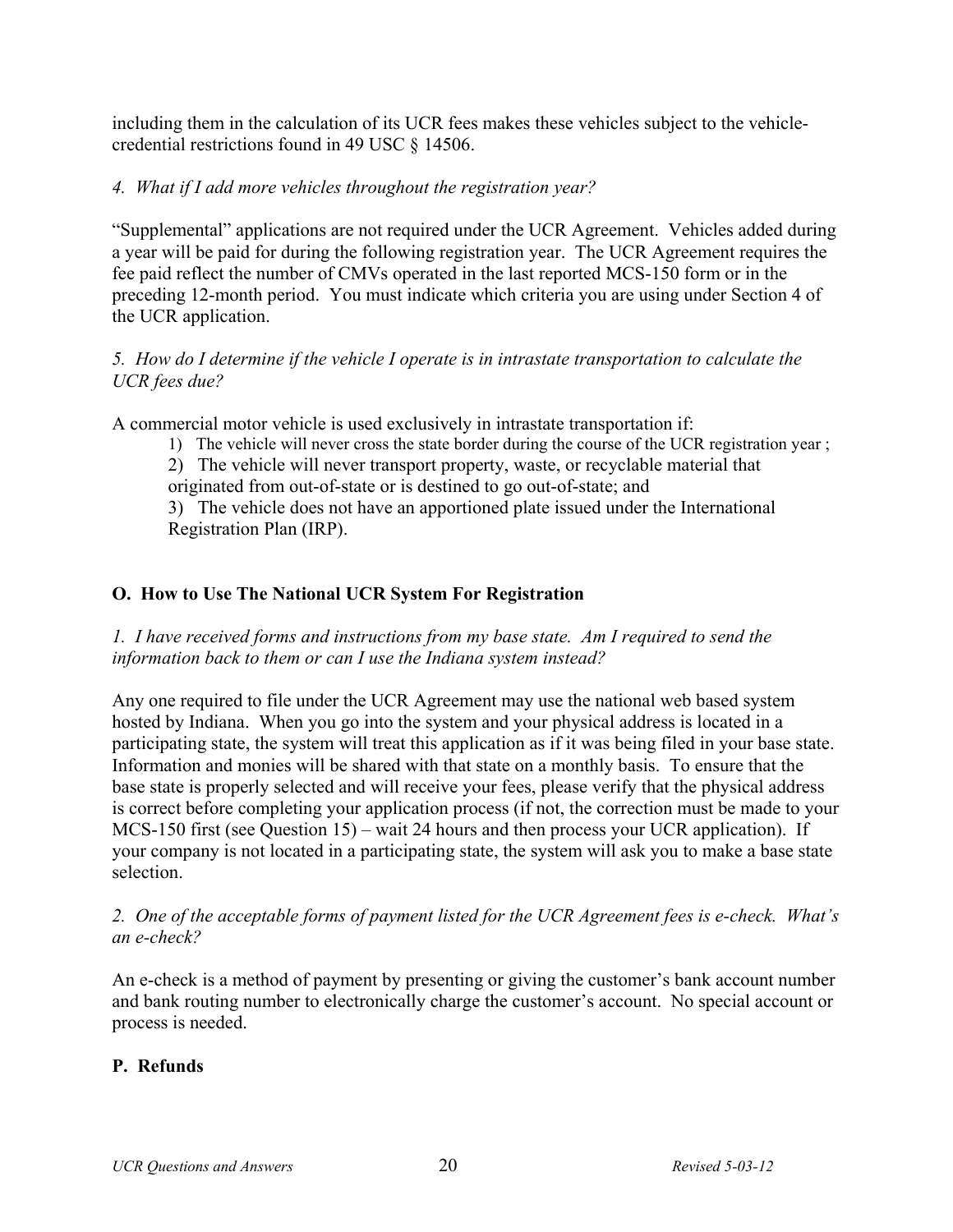<span id="page-22-0"></span>*1. If an entity has requested a refund from its base State because it is not subject to the UCR Agreement and the State also determines that the entity is not subject to the UCR Agreement, must the State then refund the monies?*

Yes.

## <span id="page-22-1"></span>**Q. Updating USDOT Information**

#### *1. I am out of business and don't need a USDOT number anymore. How do I cancel my USDOT number?*

To have your USDOT number cancelled, fill out items 1-16 of a new MCS 150 form, check the Out of Business box at the top of the form, sign and mail it to: FMCSA, Attn: USDOT Number Application, 1200 New Jersey Avenue SE, Washington, DC 20590. You can call FMCSA's toll free number at 1-800-832-5660 to have a MCS-150 form mailed to you.

#### *2. How does a company correct the information previously submitted to FMCSA on an MCS 150 form?*

If a company finds that it needs to correct or update the information it has earlier submitted to FMCSA on a Form MCS 150, the company should go to and update the system using their previously assigned pin number or print the MCS-150 form and submit to FMCSA (or the carrier's base state IF the base state processes MCS-150s).

## <span id="page-22-2"></span>**R. Enforcement Questions**

## *1. What happens if I don't register under UCR?*

Enforcement officials across the nation may detain vehicles operated in interstate commerce and subject them to enforcement action. States may also be conducting audits to ascertain proper fees have been paid. The type of enforcement action will be dependent upon each individual state.

*2. A carrier has a USDOT number (interstate) and occasionally transports freight across state lines. During a trip the carrier is moving freight between two points in the same state. They are not registered under UCR. Should a violation be listed on the inspection report for no UCR registration?* 

Violation for no UCR. The requirement to register under UCR exists whether the carrier's vehicle is loaded or empty at the time of the stop and regardless if the vehicle is crossing state lines at the time of the stop. Refer to L1 of the Q&A and  $1.(k)(3)$  the definition of interstate commerce in the UCRA.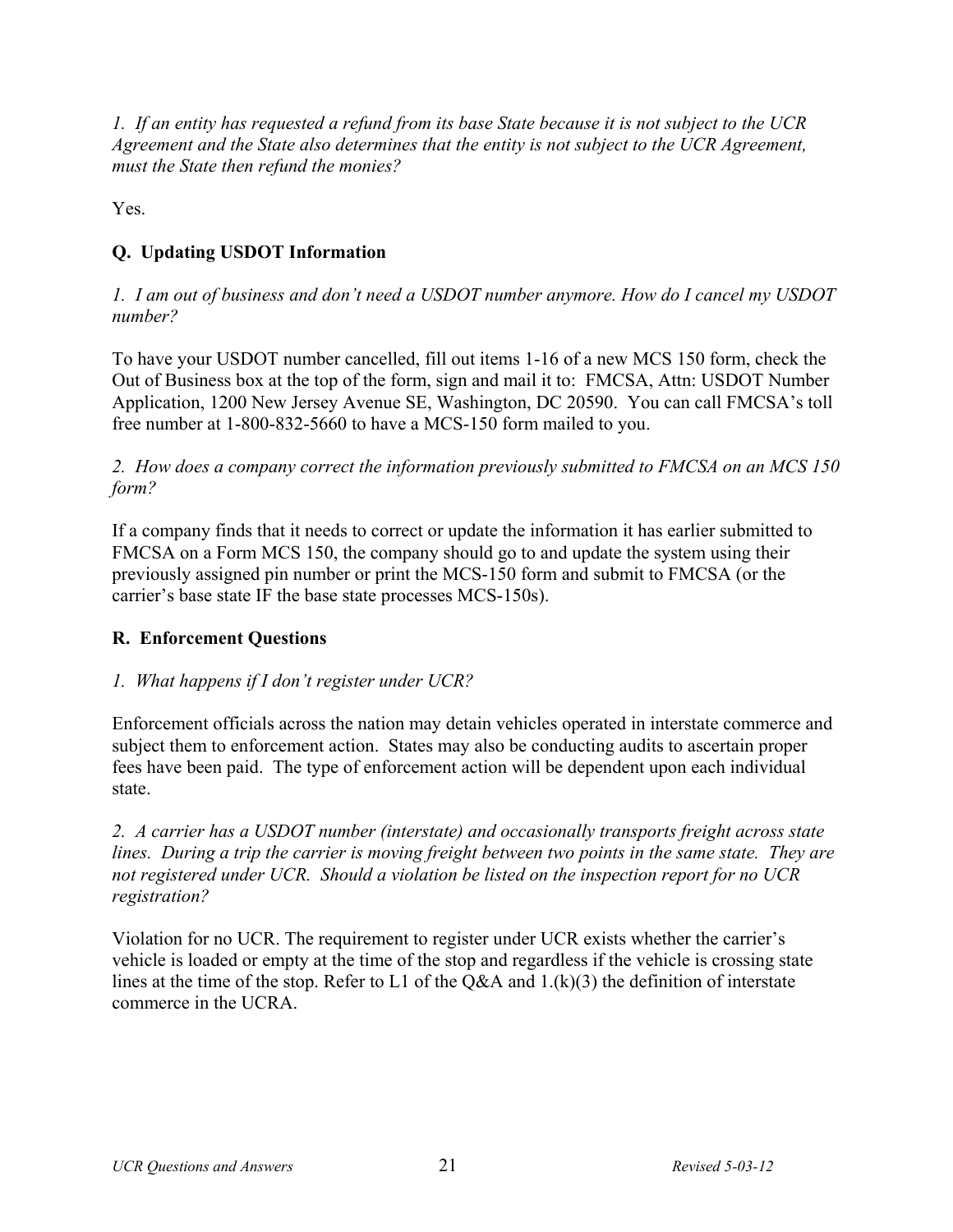*3. A carrier has a USDOT number (interstate) and is returning from dropping freight in another state. The vehicle is currently empty. The driver has no bills and his log book shows a drop in another state. The carrier is not registered under UCR. Should a violation be listed on the inspection report for no UCR registration?* 

Violation for no UCR. Refer to L1 of the Q&A and  $1.(k)(3)$  the definition of interstate commerce in the UCRA.

*4. A carrier has a USDOT number (interstate) and is transporting freight across state lines. They claim to have registered 2 vehicles with UCR as interstate and 20 as intrastate only. The carrier is registered under UCR. It cannot be determined during a roadside inspection which vehicles are registered as interstate. Should a UCR violation be listed on the inspection report?* 

No violation. Refer to N1 and N4 of the Q&A.

*5. A leased vehicle is stopped for an inspection. The carrier's name and USDOT number and the leasing company's name and USDOT number are both displayed on the vehicle. Both USDOT numbers are interstate. Neither USDOT number is registered under UCR. Should a violation be listed on the inspection report? Who should the violation(s) be listed against, carrier, leasing company or both?* 

Violation to carrier for no UCR. A separate violation would exist for the leasing company (how this is recorded would depend upon each respective state's enforcement authority and procedure). Refer to L2, L19, and N2 of the Q&A and to 10.(e)(2) the calculation of number of vehicles in the UCRA.

*6. A construction company is doing roadwork on a bridge over a river between 2 states. They drive a rubber tire crane (off-road motorized construction equipment) greater than 10,001 GVW across the state line on a daily basis. The construction company does not have a USDOT number. They only have pickup trucks less than 10,000 GVWR and use contract carriers to move material and equipment between job sites. The construction company is not registered under UCR. Is the construction company required to be registered under UCR operating offroad motorized construction equipment in interstate commerce?* 

Violation to carrier for no UCR if the off-road motorized construction equipment is defined as a commercial motor vehicle. Refer to L29 of the Q&A and to the guidance questions 7 and 8 of 390.5 of the FMCSR.

*7. A private carrier is transporting property across state lines in a one ton truck greater than 10,001 GVWR. They have never been registered with USDOT and have no USDOT number. The carrier is not registered under UCR. Should a violation be listed on this inspection report for no UCR registration?* 

Violation to carrier for no UCR. Refer to L1 of the Q&A.